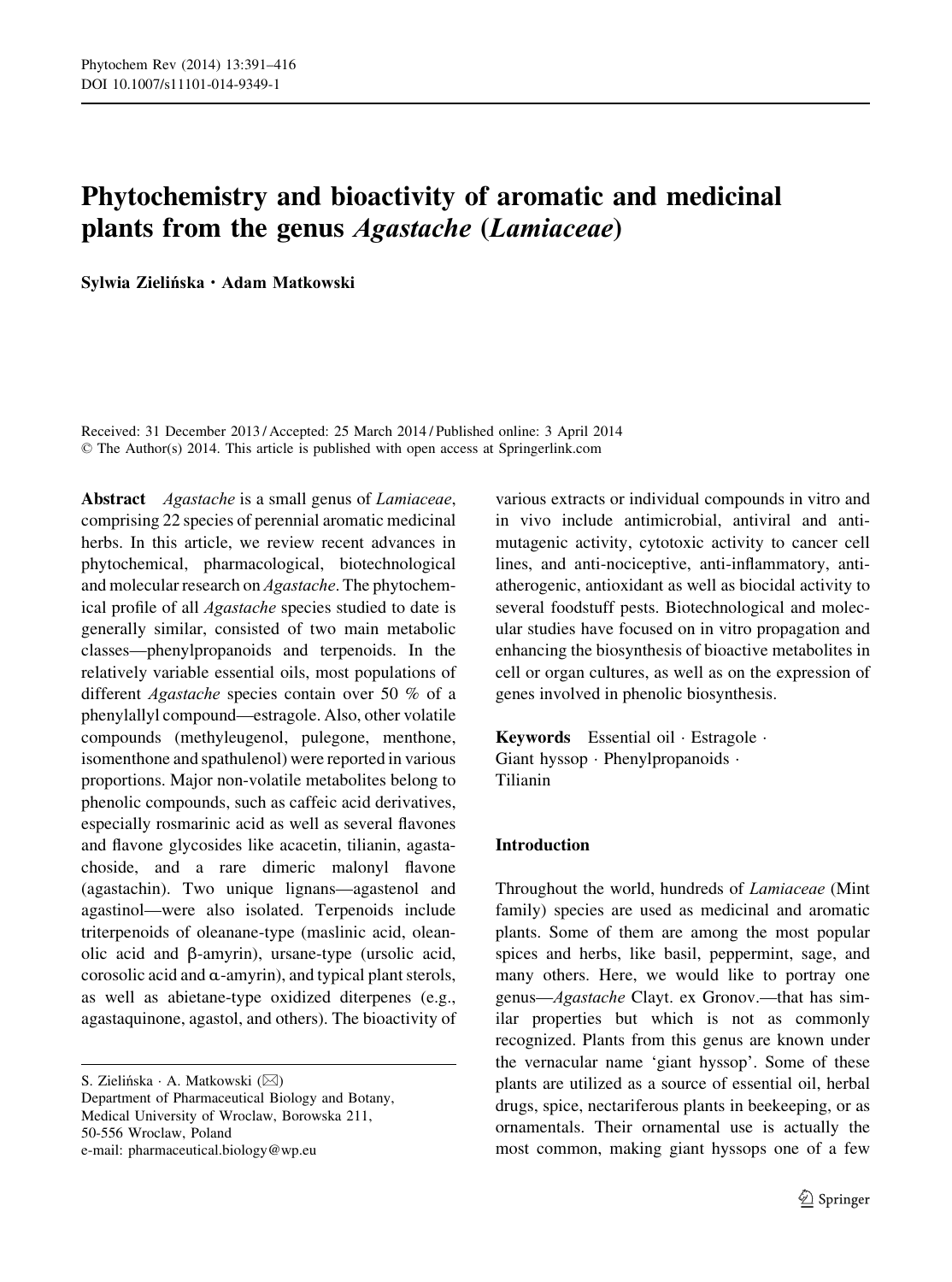examples in the mint family where decorative value appears to overshadow its potential as a medicinal plant. Almost 16 years have passed since the last (and only) systematic review of the Agastache genus was published (Fuentes-Granados et al. [1998](#page-23-0)). Since then, significant progress in biological investigations has been made. Apart from the morphological, cytogenetical, taxonomic, horticultural and biochemical research that has been previously described, several important biotechnological and molecular studies of Agastache species have appeared in the meantime.

As a result of increasing interest in ethnic and traditional phytotherapeutics, many new studies have been undertaken to examine the pharmacological properties of these herbs, including a few Agastache species. So far, only a few species of the genus Agastache have been fairly represented in the phytochemical and pharmacological literature. Even so, the available data sufficiently support the prospect of increasing use of Agastache spp. and their constituents in herbal therapy.

In the present review, we discuss recent advances in the phytochemistry, bioactivity, molecular biology and biotechnology of Agastache, with an emphasis on the following species: A. foeniculum, A. mexicana, A. rugosa, A. scrophulariifolia and A. urticifolia. However, informations about other species are also considered upon their availability in the literature.

For a comprehensive literature overview, we analyzed the published phytochemical and pharmacological data available through several search engines, such as <sup>®</sup>SciFinder, ISI<sup>®</sup>Web of Science, <sup>®</sup>Scopus and  $^{\circ\circ}$ GoogleScholar, using 'Agastache' as the search keyword. We disregarded publications pertaining to agronomy, plant pathology, ecology and other unrelated topics (unless any phytochemical or pharmacological data were provided in them). In a few cases, we found publications using bibliographical data from the reference lists of newer papers to verify the cited information. The major portion of the retrieved citations came from years following the previous review paper of 1998 (Fuentes-Granados et al. [1998](#page-23-0)).

## Botanical description

The genus Agastache belongs to the Nepetoideae—a subfamily of the *Lamiaceae* (Cantino et al. [1992](#page-22-0)). The species of Agastache can be separated into two sections: Brittonastrum and Agastache (Lint and Epling [1945;](#page-24-0) Sanders [1987\)](#page-25-0).

Plants from Agastache genus are perennial herbs, reaching one meter or more in height. The stems can be simple or branched, erect or slightly creeping, and with an occasionally woody stem base. Their morphology is typical for Lamiaceae, with opposite petiolate leaves, a four-angled stem, numerous trichomes and labiate flowers with pink, purple, white, yellowish or orange corolla. The base chromosome number is 9. Agastache species are native to North America, but one species occurs naturally in East Asia (A. rugosa). Several species are cultivated as ornamentals, with numerous spectacular blooming cultivars. According to the current listing by the taxonomical Internet database lead by the Royal Botanical Gardens at Kew and the Missouri Botanical Garden ([www.theplantlist.org](http://www.theplantlist.org) accessed 31 December 2013), the genus Agastache encompasses the following 29 accepted taxons:

- A. aurantiaca (A.Gray) Lint & Epling
- A. breviflora (A.Gray) Epling
- A. cana (Hook.) Wooton & Standl.
- A. coccinea (Greene) Lint & Epling
- A. cusickii (Greenm.) A.Heller
- A. eplingiana R.W.Sanders
- A. foeniculum (Pursh) Kuntze
- A. mearnsii Wooton & Standl.
- A. mexicana (Kunth) Lint & Epling

A. mexicana subsp. mexicana (an infraspecific taxon)

- A. micrantha (A.Gray) Wooton & Standl.
- A. nepetoides (L.) Kuntze
- A. occidentalis (Piper) A.Heller
- A. pallida (Lindl.) Cory
- A. pallida var. pallida (an infraspecific taxon)
- A. pallidiflora (A.Heller) Rydb.
- A. pallidiflora var. greenei (Briq.) R.W.Sanders
- A. pallidiflora var. harvardii (A.Gray) R.W. Sanders

A. pallidiflora subsp. neomexicana (Briq.) Lint & Epling

- A. palmeri (B.L.Rob.) Standl.
- A. palmeri var. breviflora (Regel) R.W.Sanders
- A. parvifolia Eastw.
- A. pringlei (Briq.) Lint & Epling
- A. pringlei var. verticillata (Wooton & Standl.) R. W.Sanders
- A. rugosa (Fisch. & C.A.Mey.) Kuntze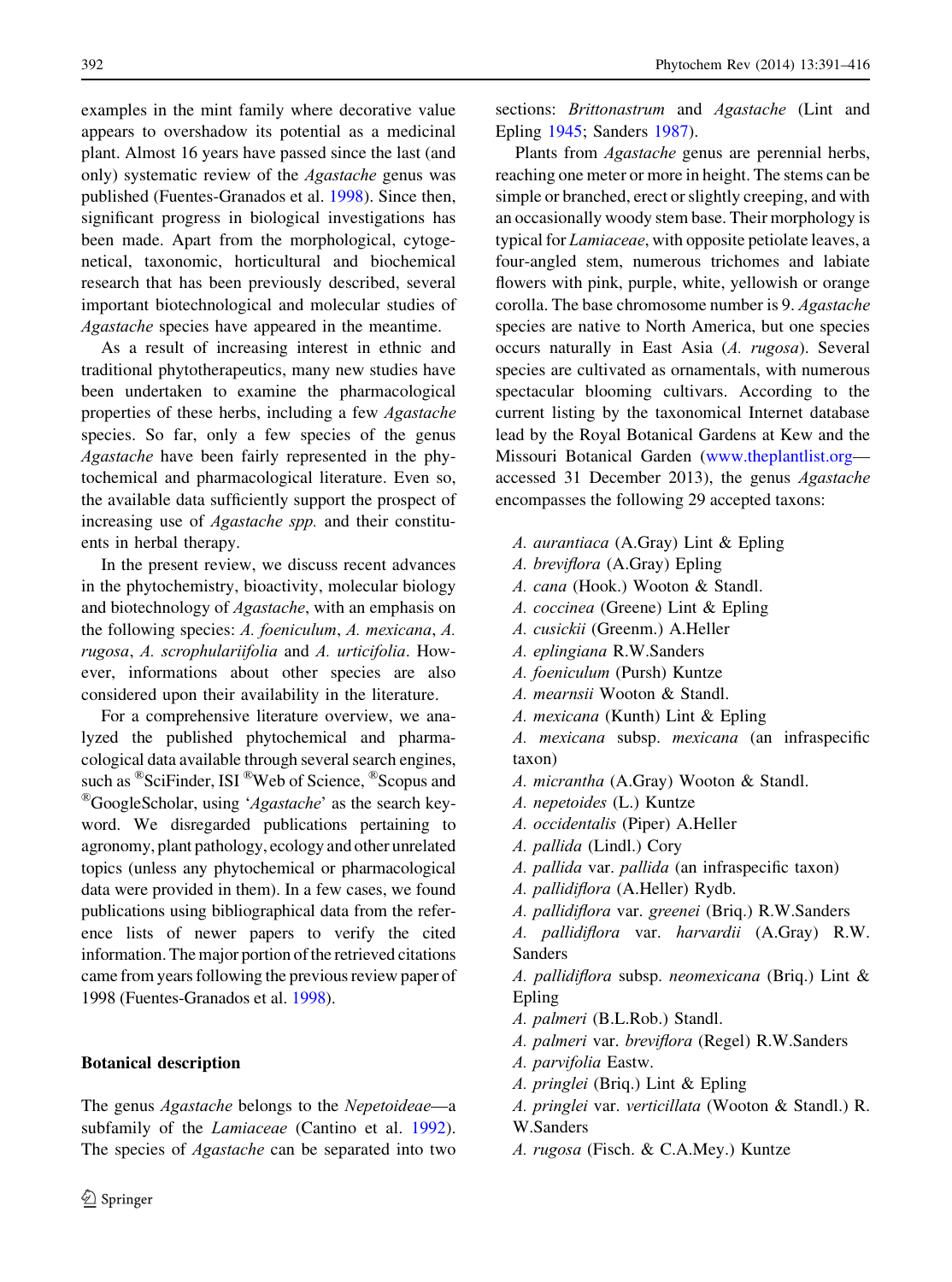- A. urticifolia (Benth.) Kuntze
- A. wrightii (Greenm.) Wooton & Standl.

However, the number of Agastache species recognized has not been constant, and several of them have moved taxonomical positions throughout the years (Lint and Epling [1945](#page-24-0); Vogelmann [1985;](#page-25-0) Sanders [1987;](#page-25-0) Fuentes-Granados et al. [1998;](#page-23-0) RBG Kew—the plant list web-based resource, accessed 31 December 2013). In 1945, 22 taxa of Agastache were reported (Lint and Epling [1945](#page-24-0)), divided into two sections: Brittonastrum and Chiastandra (synonymous with currently recognized section Agastache). Brittonastrum was described as native to the southwestern United States and Mexico, while Chiastandra was described in relation to the northern part of the United States, Canada and East Asia (Lint and Epling [1945](#page-24-0)). Later, one more species was recognized (A. eplingiana) in an extensive taxonomic study of Brittonastrum (Sanders [1987\)](#page-25-0), two more were separated from those already established (A. pallida and A. mearnsii), and one species was divided into two subspecies, with two or three varieties (A. pallidiflora: A. p. var. greenei and A. p. var. havardii).

In 1998, Fuentes-Granados et al. enumerated 22 species of the genus Agastache which had been previously described (Lint and Epling [1945;](#page-24-0) Vogelmann [1985](#page-25-0); Sanders [1987](#page-25-0)). The placing of a species in either of the two sections is based chiefly on differences in stamen length and arrangement. Although the main criterion of the subgeneric partition seems to be clear-cut, the genetic relationships between the species indicate more complexity (Lint and Epling [1945\)](#page-24-0). Furthermore, morphological similarities between species of the same section do not necessarily indicate close genetic affinity (Table [1](#page-3-0)). Analysis of isoenzyme profiles and multivariate morphological classification have demonstrated that both morphological features and genetic distances between species of both sections are not consistently greater than within each section (Vogelmann [1985](#page-25-0); Sanders [1987\)](#page-25-0). A. rugosa appeared to be more similar to the eastern North-American populations than to the western North-American populations of sect. Agastache (Vogelmann and Gastony [1987\)](#page-25-0). Moreover, there is less intraspecific variation in the Agastache section than in *Brittonastrum* (Lint and Epling [1945](#page-24-0)).

The morphology of leaf laminas as well as stemtypes and inflorescence were described in detail in Fuentes-Granados et al.'s review ([1998\)](#page-23-0) and some earlier papers (Lint and Epling [1945](#page-24-0); Vogelmann [1985;](#page-25-0) Sanders [1987](#page-25-0)). Generally, the leaves of plants from the Agastache section are longer (up to 15 cm) than those of Brittonastrum (2–6 cm). Plants from the Agastache section have ovate laminas with a crenateserrate leaf margin, whereas those of Brittonastrum are more diverse. In the latter section, the basic leaf form is cordate-triangular, but juvenile laminas are ovate-to-cordate and mature—cordate, ovate, narrowly ovate or oblong-linear. Leaf margins are usually crenate, sometimes entire (Sanders [1987](#page-25-0)). The stems of plants from the Agastache section are simple or else branched with dense spicate inflorescences formed at terminal apices (Lint and Epling [1945\)](#page-24-0). The inflorescence of Brittonastrum plants is basically an elongate thyrse. However, in various species and environmental conditions, it can be either continuous and spike-like-to-brush-like or else discontinuous and moniliform-to-loosely ramified, with a lower cymose clusters often remote from the upper (Sanders [1987](#page-25-0)). However, the latter feature can also appear in species from the Agastache section (Fuentes-Granados et al. [1998\)](#page-23-0).

The morphology of Agastache and Brittonastrum flowers is also different (Sanders [1987](#page-25-0)). A typical Agastache section corolla is asymmetrically and narrowly funnel-formed, and slightly two-lipped. Two adaxial lobes are fused for about two-thirds of their length into a shallowly concave upper lip. Two lateral lobes are much exceeded by the upper lip. Four stamens are exserted from the tube and included under the greatly exceeding upper corolla lip. The dorsal pair of stamens is longer (didynamous). In Brittonastrum, the corolla mouth is oblique with small lobes (less than one-quarter of the entire corolla length). The lateral lobes are fused more to the upper lip than to the median lobe. Stamens are included under or shortly exerted beyond the upper corolla lip.

From the several species considered here (A. rugosa, A. foeniculum, A. urticifolia, A. scrophulariifolia, A. mexicana and A. nepetoides), only A. mexicana is a member of the Brittonastrum section. The morphological and chemical investigations of A. mexicana suggested a new, white flowering taxon named A. mexicana subsp. xolocotziana Bye, Linares & Ramamoorthy (Bye et al. [1987](#page-22-0)). Hence, A.

A. rupestris (Greene) Standl.

A. scrophulariifolia (Willd.) Kuntze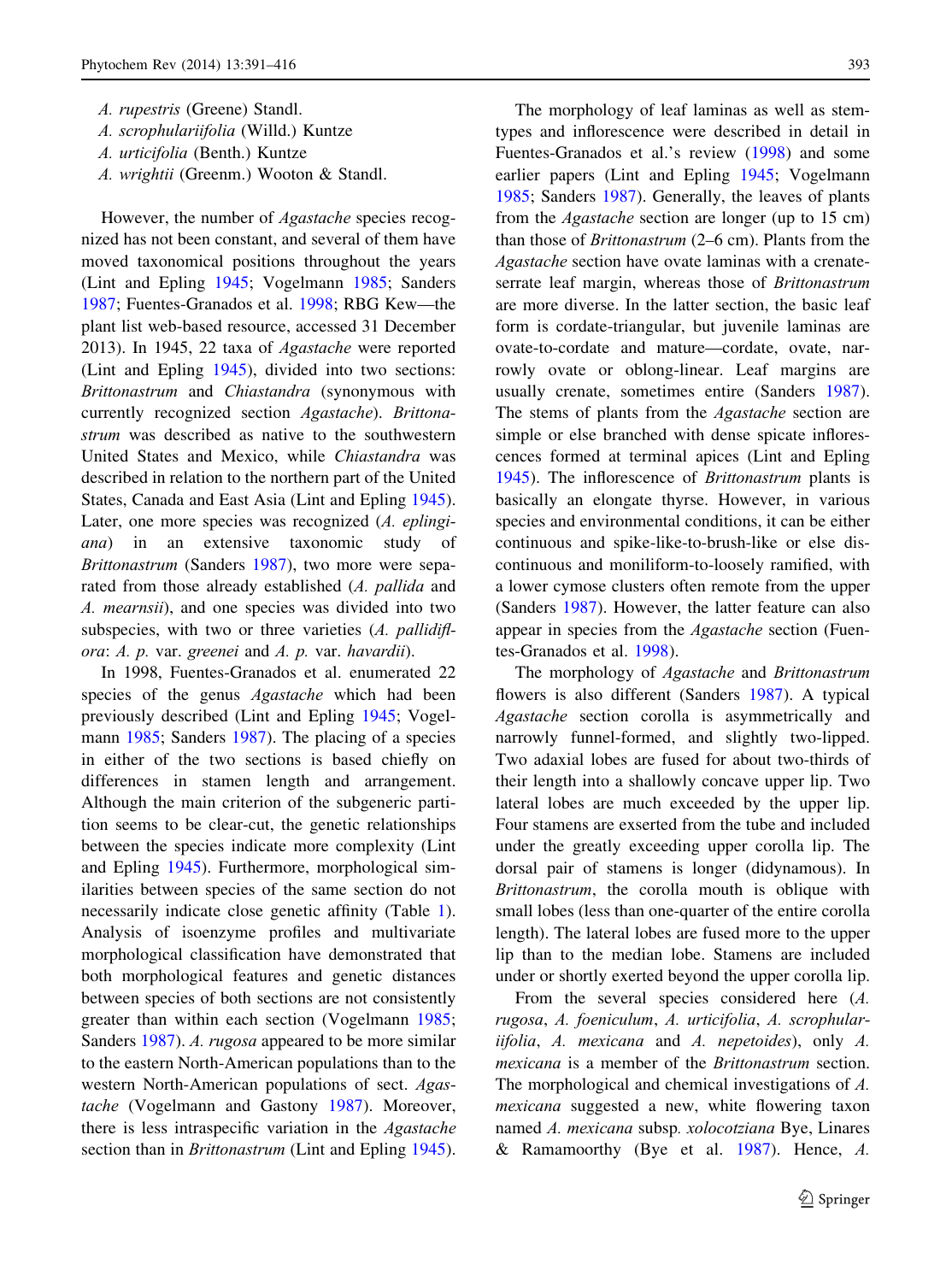| Species                                                          | Common name                                                                          | Distribution                                                                                                        | Corolla color             | Height [cm]            | References                                                                                            |
|------------------------------------------------------------------|--------------------------------------------------------------------------------------|---------------------------------------------------------------------------------------------------------------------|---------------------------|------------------------|-------------------------------------------------------------------------------------------------------|
| A. foeniculum*<br>(Pursh) O. Kuntze<br><b>Britton</b>            | Blue (giant) hyssop,<br>anise hyssop                                                 | Northern Great Plains ***<br>Western Great Lakes***                                                                 | Blue                      | Less than<br>100       | Lint and Epling<br>$(1945)$ , Ayers and<br>Widrlechner<br>(1994)                                      |
| $A.$ nepetoides* (L.)<br>O. Kuntze                               | Yellow/catnip<br>(giant) hyssop                                                      | Southern New England<br>Southern Great Lakes***<br>Ohio River Basin<br>Ozarks                                       | Greenish yellow           |                        | 100 or more Lint and Epling<br>$(1945)$ , Ayers and<br>Widrlechner<br>(1994)                          |
| A. rugosa* (Fisch. & Wrinkled (giant)<br>C.A. Mey.) O.<br>Kuntze | hyssop, Korean<br>mint                                                               | Korea, East China<br>Japan, Manchuria and Russian<br>Far East                                                       | Purplish blue             |                        | 100 or more Lint and Epling<br>$(1945)$ , Ayers and<br>Widrlechner<br>(1994)                          |
| A. scrophulariifolia* Purple (giant)<br>(Wilde) O. Kuntze        | hyssop, figwort<br>(giant) hyssop,<br>prairie hyssop                                 | Southern New England<br>Southern to Western South<br>Carolina<br>Western to Northern Missouri<br>Southern Minnesota | Pale pink to<br>purple    | Up to $210$            | Lint and Epling<br>$(1945)$ , Ayers and<br>Widrlechner<br>$(1994)$ , Corrigan<br>(2002)               |
| A. urticifolia*<br>(Benth.)                                      | Nettle-leaf (giant)<br>hyssop, horse<br>nettle                                       | Sierra Nevada<br>Eastern Cascades<br><b>Great Basin</b><br>Northern Rockies***                                      | Bright purple<br>and pink | $100 - 200$ or<br>more | Lint and Epling<br>$(1945)$ , Ayers and<br>Widrlechner<br>$(1994)$ , Manning<br>and Padgett<br>(1991) |
| A. mexicana**<br>(Kunth) Lint &<br>Epling                        | Mexican (giant)<br>hyssop, toronjil<br>morado/rojo/<br>colorado, nahuatl,<br>tepehua | Cuijingo and Ozumba, Mexico Purplish red to                                                                         | red                       | $50 - 150$             | Sanders (1987),<br>Hersch-Martinez<br>(1997), Ibarra-<br>Alvarado et al.<br>(2010)                    |

<span id="page-3-0"></span>Table 1 Comparison of selected botanical traits of six Agastache species

\* Sect. Agastache

\*\* Sect. Brittonastrum

\*\*\* USA/Canada

mexicana has been placed into the nomotypical subspecies A. mexicana subsp. mexicana. See also the 'phytochemistry' section below for details on the chemical differences between these two subspecies.

Synonyms of the five species covered by the present review (theplantlist.org) sect. Agastache

Agastache foeniculum (Pursh) O. Kuntze Britton (Agastache anethiodora (Nutt.) Britton & A. Br., Agastache foeniculum f. bernardii B. Boivin, Agastache foeniculum f. candicans B. Boivin, Hyptis marathrosma (Spreng.) Benth., Hyssopus anethiodorus Nutt., Hyssopus anisatus Nutt., Hyssopus discolor Desf., Hyssopus foeniculum (Pursh) Spreng., Lophanthus anisatus (Nutt.) Benth., Lophanthus foeniculum (Pursh) E.Mey., Perilla marathrosma Spreng., Stachys foeniculum Pursh, Vleckia albescens Raf., Vleckia anethiodora (Nutt.) Greene, Vleckia anisata (Nutt.) Raf., Vleckia bracteata Raf., Vleckia bracteosa Raf., Vleckia discolor Raf., Vleckia foeniculum (Pursh) MacMill., Vleckia incarnate Raf.)

Agastache rugosa (Fisch. & C.A. Mey.) O. Kuntze (Agastache formosana (Hayata) Hayata ex Makino & Nemoto, Agastache rugosa f. alba Y.N. Lee, Cedronella japonica Hassk., Elsholtzia monostachys H.Lév. & Vaniot, Lophanthus argyi H.Lév., Lophanthus formosanus Hayata, Lophanthus rugosus Fisch. & C.A.Mey.)

Agastache scrophulariifolia (Wilde) O. Kuntze (Agastache scrophulariifolia var. mollis (Fernald) A.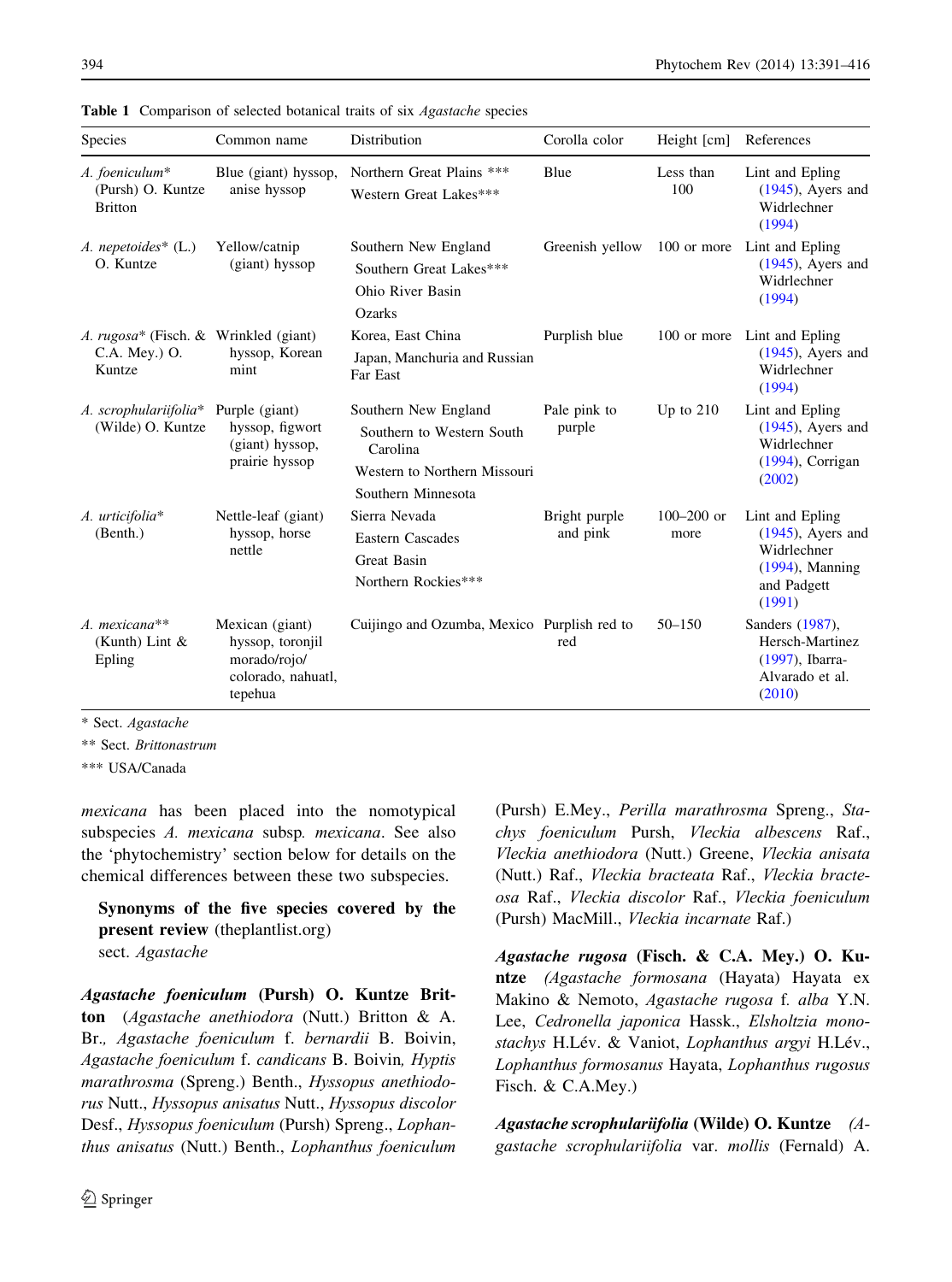Heller, Hyssopus catariifolius Benth., Hyssopus scrophulariifolius Willd., Lophanthus scrophulariifolius (Willd.) Benth., Lophanthus scrophulariifolius var. mollis Fernald, Vleckia cordifolia Raf., Vleckia scrophularifolia (Willd.) Raf.)

Agastache urticifolia (Benth.) Kuntze (Agastache glaucifolia A.Heller, Agastache urticifolia var. glaucifolia (A.Heller) Cronquist, Lophanthus urticifolius Benth., Vleckia urticifolia (Benth.) Raf.).

sect. Brittonastrum

Agastache mexicana (Kunth) Lint & Epling (Brittonastrum mexicanum (Kunth) Briq., Cedronella mexicana (Kunth) Benth., Dracocephalum mexicanum Kunth, Dekinia coccinea Martens & Galeotti, Gardoquia betonicoides Lindley).

## Phytochemistry

Agastache species—typically for Lamiaceae—are abundant in phenylpropanoid and terpenoid specialized metabolites. The first group includes flavonoids, free phenolic acids and depsides as well as lignans. The second major group—terpenoids are contained in volatile fractions as well as in various organs as nonvolatiles. Most of the published studies focus on essential oil analysis. There are also numerous papers reporting the isolation and elucidation of the structure of various phytochemicals.

Overview of extraction, analysis and purification methods

Determination of volatile constituents:

Essential oil hydrodistillation using Clevenger apparatus or pharmacopoeia distillation apparatus (Charles et al. [1991](#page-22-0); Mazza and Kiehn [1992](#page-24-0); Svoboda et al. [1995;](#page-25-0) Dung et al. [1996](#page-23-0); Tirillini et al. [1997;](#page-25-0) Dapkevicius et al. [1998;](#page-23-0) Kim et al. [2001a](#page-24-0); Maruyama et al. [2002;](#page-24-0) Shin and Kang [2003;](#page-25-0) Omidbaigi and Sefidkon [2003,](#page-25-0) [2004](#page-25-0); Estrada-Reyes et al. [2004](#page-23-0); Mallavarapu et al. [2004;](#page-24-0) Shin and Pyun [2004](#page-25-0); Bruni et al. [2007](#page-22-0); Omidbaigi et al. [2008](#page-25-0); Tian et al. [2009](#page-25-0); Ebadollahi et al. [2010](#page-23-0), 2011; Omidbaigi and Mahmoodi [2010;](#page-24-0) Skakovskii et al. [2010;](#page-25-0) Gong et al. [2012a,](#page-23-0) [b;](#page-23-0) Li et al. [2013\)](#page-24-0);

- Essential oil distillation–extraction (Wang [2010](#page-25-0));
- Extraction with organic solvents: hexane, hexane–EtOAc mixtures, EtOAc, EtOAc–MeOH mixtures, MeOH, dichloromethane (Kim et al. [2001b;](#page-24-0) Shin et al. [2001;](#page-25-0) Estrada-Reyes et al. [2004\)](#page-23-0);
- Extraction with diethyl ether and boiling methanol followed by cold storage (−20 °C) and steam distillation (Weyerstahl et al. [1992](#page-25-0));
- Headspace (Mazza and Kiehn [1992](#page-24-0); Wilson et al. [1992;](#page-25-0) Zielinska et al. [2011](#page-25-0));
- Glass microneedles used for the determination of secretory trichomes constituents (Tirillini et al. [1997\)](#page-25-0).

Determination of non-volatile compounds

Plant material, such as aerial parts, roots and cell, tissue and organ cultures were extracted with various organic solvents of different polarities applied either independently or sequentially: n-hexane, petrol, petroleum ether, dichloromethane, chloroform, ethyl acetate, n-butanol, acetone, ethanol, methanol (two latter solvents also mixed with water) or water alone. Various extraction techniques were applied: maceration at ambient or elevated temperature, reflux extraction, infusions and decoctions in hot water. The extracts were usually dried under reduced pressure or by lyophilization (Itokawa et al. [1981](#page-23-0); Ganeva et al. [1994;](#page-23-0) Lee et al. [1995,](#page-24-0) [2002](#page-24-0), [2007,](#page-24-0) [2008;](#page-24-0) Kim et al. [1999](#page-24-0); Molina-Hernandez et al. [2000;](#page-24-0) Suvitayavat et al. [2004](#page-25-0); Vera-Montenegro et al. [2008](#page-25-0); Xu et al. [2008](#page-25-0); Hernandez-Abreu et al. [2009,](#page-23-0) [2011,](#page-23-0) [2013;](#page-23-0) Gonzalez-Trujano et al. [2012\)](#page-23-0).

A few additional methods were used in a comparative study of the extraction of several herbs, including A. foeniculum (Dapkevicius et al. [1998\)](#page-23-0):

- Deodorized acetone extract obtained by reextracting all the dried solid retentate remaining after hydrodistillation with acetone under continuous shaking;
- Deodorized water extracts concentrated from the liquid retentate remaining after hydrodistillation;
- Supercritical  $CO<sub>2</sub>$  extracts;
- Acetone extracts;
- Methanol–water extracts obtained by re-extracting the plant material remaining after the acetone extraction.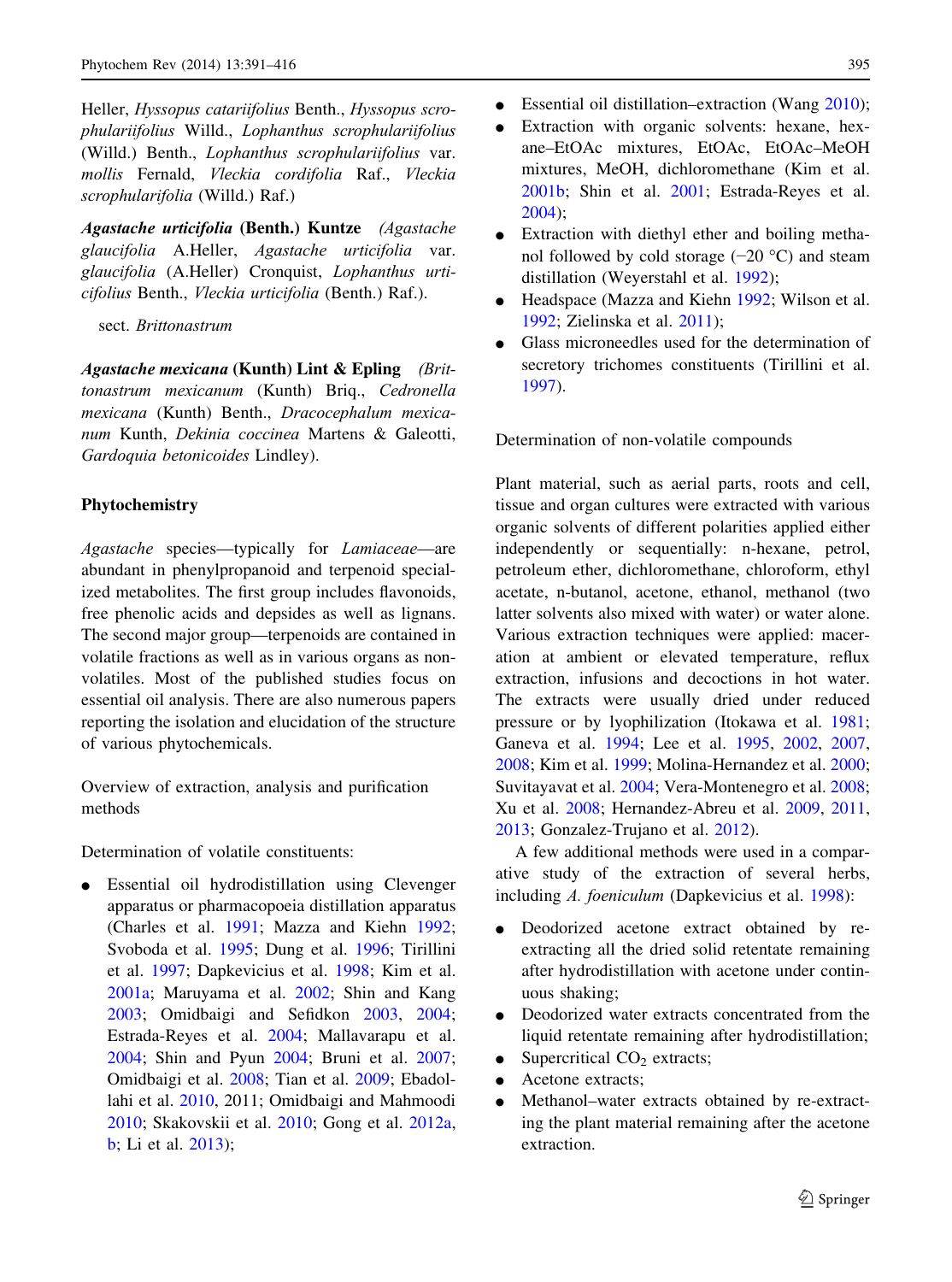The headspace volatile organic compounds and the essential oil were usually analyzed using the gas chromatography mass spectrometry technique (GC– MS). For quantitative analysis, gas chromatography was used with a flame ionization detector (GC–FID) (Charles et al. [1991;](#page-22-0) Mazza and Kiehn [1992](#page-24-0); Weyers-tahl et al. [1992;](#page-25-0) Wilson et al. [1992](#page-25-0); Svoboda et al. [1995](#page-25-0); Dung et al. [1996;](#page-23-0) Tirillini et al. [1997;](#page-25-0) Kim et al. 2001; Estrada-Reyes et al. [2004](#page-23-0); Mallavarapu et al. [2004](#page-24-0); Bruni et al. [2007;](#page-22-0) Mo et al. [2009](#page-24-0); Tian et al. [2009](#page-25-0); Ebadollahi et al. [2010;](#page-23-0) Omidbaigi and Mahmoodi [2010;](#page-24-0)Wang [2010](#page-25-0); Mo and Ma [2011;](#page-24-0) Gong et al. [2012a](#page-23-0); Li et al. [2013;](#page-24-0) Lim et al. [2013](#page-24-0)). Non-volatile analysis was usually made with reversed phase HPLC using C18 silica columns eluted with acetonitrile/water or methanol/water mixtures, with photometric detection. Individual isolated compounds were identified by routine spectroscopic methods such as  ${}^{1}H$  and  ${}^{13}C$ NMR, UV/VIS, infrared, and mass spectrometry (RA —Kim et al. [1999](#page-24-0); acacetin, tilianin, agastachoside, linarin—Zakharova et al. [1980](#page-25-0); thymol, myrcene, limonene, β-caryophyllene, pulegone, menthone, isomenthone, camphor, linalyl acetate, linalool, βphellandrene—Skakovskii et al. [2010;](#page-25-0) acacetin, tilianin, isoagastachoside, agastachin—Itokawa et al. [1981;](#page-23-0) Hernandez-Abreu et al. [2009;](#page-23-0) agastinol, agastenol—Lee et al. [2002](#page-24-0), agastaquinone—Lee et al. [1995](#page-24-0)).

The compounds were mostly purified using column chromatography on silica gel eluted with various solvents, sometimes preceded by liquid–liquid extraction:

- Chloroform–methanol mixture, methanol–water mixture, chloroform–methanol mixture, methanol (RA—Kim et al. [1999](#page-24-0); tilianin–Hong et al. [2001](#page-23-0); agastinol, agastenol—Lee et al. [2002\)](#page-24-0);
- Petroleum ether-acetone mixture (estragole, methyleugenol—Li et al. [2013](#page-24-0));
- Ethyl acetate/n-hexane gradient n-hexane/chloroform/methanol (for the elution of fractions) (agastaquinone—Lee et al. [1995](#page-24-0));
- Hexane–ethyl acetate (l-pulegone—Maruyama et al. [2002,](#page-24-0) Estrada-Reyes et al. [2004](#page-23-0); estragole, triterpenoids, flavonoids—Estrada-Reyes et al. [2004\)](#page-23-0).

Further purification steps included column chromatography on different stationary phases, like C18 silica gel or Sephadex LH-20, sometimes finalized by preparative reversed-phase HPLC (on C18 columns).

In bioactivity or environmental-screening studies, simple colorimetric assays were used for the determination of the total content of certain metabolite classes, like polyphenols (with a Folin-Ciocalteu reagent), hydroxycinnamic acids (the European Pharmacopoeia method) and flavonoids (with aluminum chloride) (Suchorska-Tropiło and Pióro-Jabrucka [2004;](#page-25-0) Ibarra-Alvarado et al. [2010](#page-23-0)).

## Essential oil composition

Typically for Nepetoideae, the volatiles produced by Agastache plants are synthesized and stored in glandular trichomes localized in crypts on the leaf surface. These specialized morphological structures appear during leaf development and are fully differentiated in mature organs. Apart from the glandular trichomes, the leaf lamina of different Agastache species is more or less covered with non-secreting hair. In some species, like A. foeniculum, the hair cover is particularly dense (Svoboda et al. [1995](#page-25-0)). Depending on the species and plant organ, the oil yield can reach above  $2\%$  (v/w) (the specific values are given in Table [2\)](#page-6-0) (Charles et al. [1991;](#page-22-0) Svoboda et al. [1995;](#page-25-0) Omidbaigi and Sefidkon [2004](#page-25-0); Omidbaigi et al. [2008](#page-25-0); Omidbaigi and Mahmoodi [2010](#page-24-0)). In most of the studies the essential oil was obtained by the hydro-distillation of aerial parts, either all together (herb) or separated into leaves and inflorescences (Charles et al. [1991](#page-22-0), Svoboda et al. [1995;](#page-25-0) Dung et al. [1996,](#page-23-0) Omidbaigi and Sefidkon [2003,](#page-25-0) [2004;](#page-25-0) Mallavarapu et al. [2004](#page-24-0); Omidbaigi et al. [2008;](#page-25-0) Ebadollahi et al. [2010](#page-23-0); Omidbaigi and Mahmoodi [2010](#page-24-0); Gong et al. [2012a](#page-23-0), [2012b;](#page-23-0) Li et al. [2013\)](#page-24-0).

The content of essential oil in the herb of different Agastache species depends upon the time of harvest as well as on the environmental conditions or methods of cultivation (Omidbaigi and Mahmoodi [2010;](#page-24-0) Omidbaigi et al. [2008](#page-25-0); Omidbaigi and Sefidkon [2004;](#page-25-0) Suchorska-Tropiło and Pióro-Jabrucka [2004](#page-25-0); Svoboda et al. [1995](#page-25-0)). For example, the highest oil yield from A. mexicana, and A. rugosa was at the beginning, whereas from A. foeniculum in the middle of blooming period (Suchorska-Tropiło and Pióro-Jabrucka [2004](#page-25-0)). A. rugosa and A. scrophulariifolia grow well and give a higher yield of essential oil in cooler summer temperatures. Conversely, A. foeniculum and A. urticifolia prefer warmer conditions, otherwise they do not bloom and produce only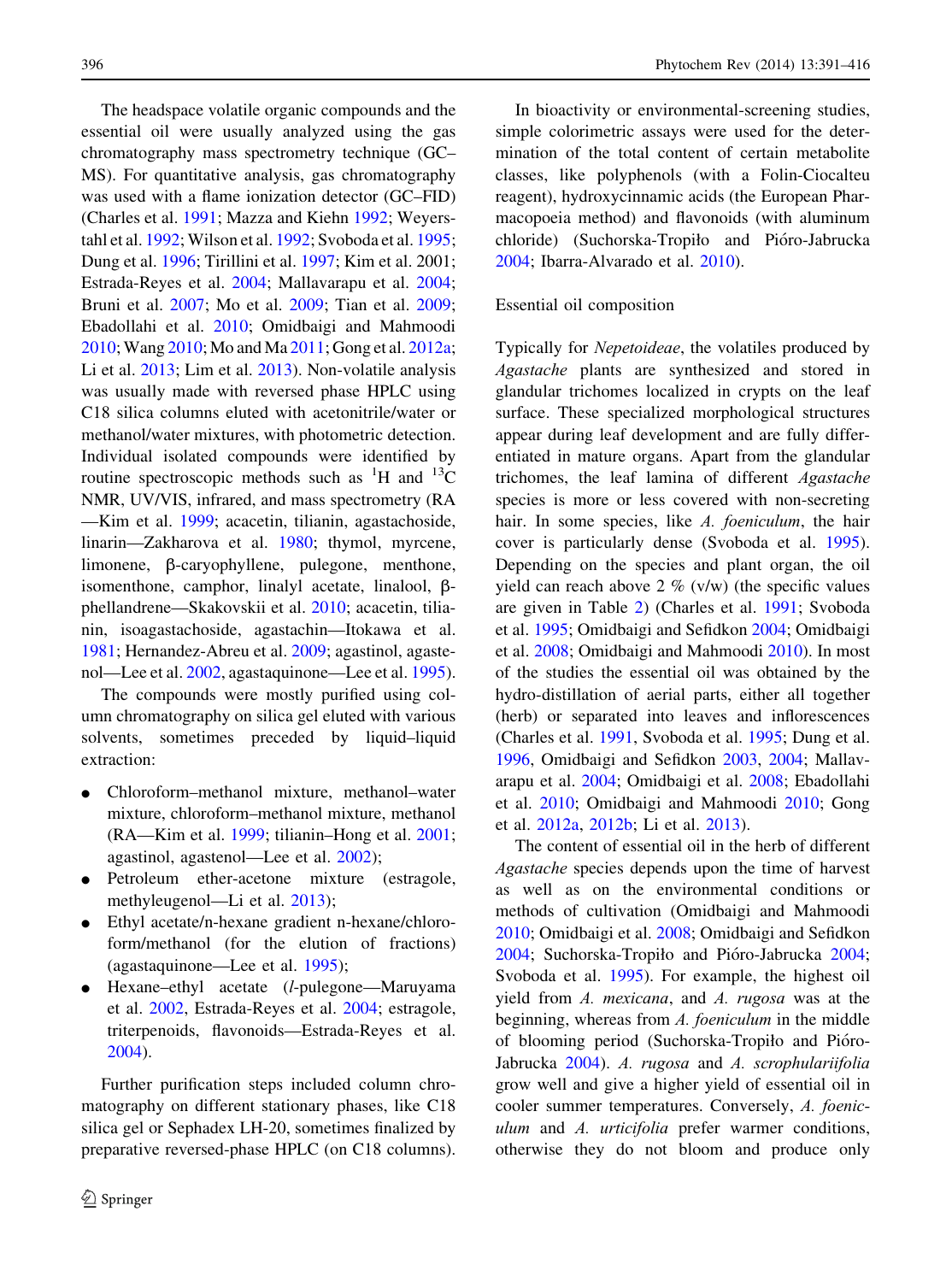<span id="page-6-0"></span>

| <b>Table 2</b> Yield of essential<br>oil (from dried herbal<br>material) obtained from | <b>Species</b>       | Oil yield<br>$(\%$ v/w) d.w. | References                                  |
|----------------------------------------------------------------------------------------|----------------------|------------------------------|---------------------------------------------|
| different <i>Agastache</i> species                                                     | A. foeniculum        | $0.07 - 3.00$                | Charles et al. $(1991)$                     |
|                                                                                        |                      | $0.02 - 0.74$                | Svoboda et al. (1995)                       |
|                                                                                        |                      | 1.87                         | Omidbaigi and Sefidkon (2003)               |
|                                                                                        |                      | $1.5 - 1.8$                  | Mallavarapu et al. (2004)                   |
|                                                                                        |                      | 2.0                          | Omidbaigi and Sefidkon (2004)               |
|                                                                                        |                      | $0.5 - 0.8$                  | Suchorska-Tropilo and Pióro-Jabrucka (2004) |
|                                                                                        |                      | $2.1 - 2.88$                 | Omidbaigi et al. (2008)                     |
|                                                                                        |                      | 2.3                          | Omidbaigi and Mahmoodi (20100               |
|                                                                                        | A. mexicana          | 1.45                         | Svoboda et al. (1995)                       |
|                                                                                        |                      | $0.4 - 0.6$                  | Suchorska-Tropilo and Pióro-Jabrucka (2004) |
|                                                                                        | A. rugosa            | $1.53 - 2.73$                | Charles et al. $(1991)$                     |
|                                                                                        |                      | $0.92 - 2.28$                | Svoboda et al. (1995)                       |
|                                                                                        |                      | $0.5 - 0.8$                  | Dung et al. (1996)                          |
|                                                                                        |                      | 0.19                         | Maruyama et al. (2002)                      |
|                                                                                        |                      | $0.3 - 1.0$                  | Suchorska-Tropilo and Pióro-Jabrucka (2004) |
|                                                                                        |                      | 0.37                         | Wang (2010)                                 |
|                                                                                        |                      | $0.29 - 0.57$                | Gong et al. $(2012a)$                       |
|                                                                                        |                      | 0.32                         | Li et al. $(2013)$                          |
|                                                                                        | A. scrophulariifolia | 0.99                         | Svoboda et al. $(1995)$                     |
|                                                                                        | A. urticifolia       | 0.89                         | Svoboda et al. (1995)                       |
|                                                                                        |                      |                              |                                             |

negligible amounts of oil (Svoboda et al. [1995](#page-25-0); Rudik [2013\)](#page-25-0).

Moreover, plants from five *Agastache* species—A. foeniculum, A. mexicana, A. rugosa, A. scrophulariifolia, and A. urticifolia (Svoboda et al. [1995\)](#page-25-0) produced significantly more essential oil during the flowering phase than during vegetative growth. The yield decreased again before senescence time.

The sowing time is also an important factor influencing both the quantity and quality of essential oil from A. foeniculum (Omidbaigi and Sefidkon [2004\)](#page-25-0). Early sowing (March) was advantageous over later months (May, July) resulting in higher yields (2 %) and estragole content (92 %). The same research group determined the positive effect of nitrogen fertilization, which could improve the essential oil yield by up to 2.88 % (at 100 kg N/ ha). The moderate irrigation of fields in the vicinity of Tehran (Iran) was also beneficial (the highest yield was ca. 2.3 %), but this treatment does not need to be equally useful for areas with less arid conditions during summer (Omidbaigi et al. [2008;](#page-25-0) Omidbaigi and Mahmoodi [2010\)](#page-24-0).

Although the composition of volatiles from the Agastache species is relatively variable, some of the constituents are usually predominating or else comprise a substantial fraction (Figs. [1](#page-7-0), [2,](#page-7-0) [3\)](#page-7-0). However, there are some discrepancies in the results of particular reports on several species as regards the stability of composition and the influence of environmental or hereditary factors.

Two main classes of volatile compounds are phenylpropanoids and terpenoids. The latter comprise more abundant monoterpenes (hydrocarbons and oxidized) and sesquiterpenes, usually present only in small amounts.

Estragole confers the most typically-described anise-like aroma to the plants and essential oils of A. rugosa, A. foeniculum and A. mexicana (Fuentes-Granados et al. [1998](#page-23-0)). Estragole (syn.: methyl chavicol, p-allylanisol, 4-metoxyallylbenzene) is usually the most abundant constituent (18.6 % to over 98 %) in A. rugosa and A. foeniculum aerial parts (Fujita and Fujita [1973;](#page-23-0) Charles et al. [1991,](#page-22-0) [1992](#page-22-0); Mazza and Kiehn [1992](#page-24-0); Weyerstahl et al. [1992](#page-25-0); Wilson et al. [1992;](#page-25-0) Svoboda et al. [1995](#page-25-0); Dung et al.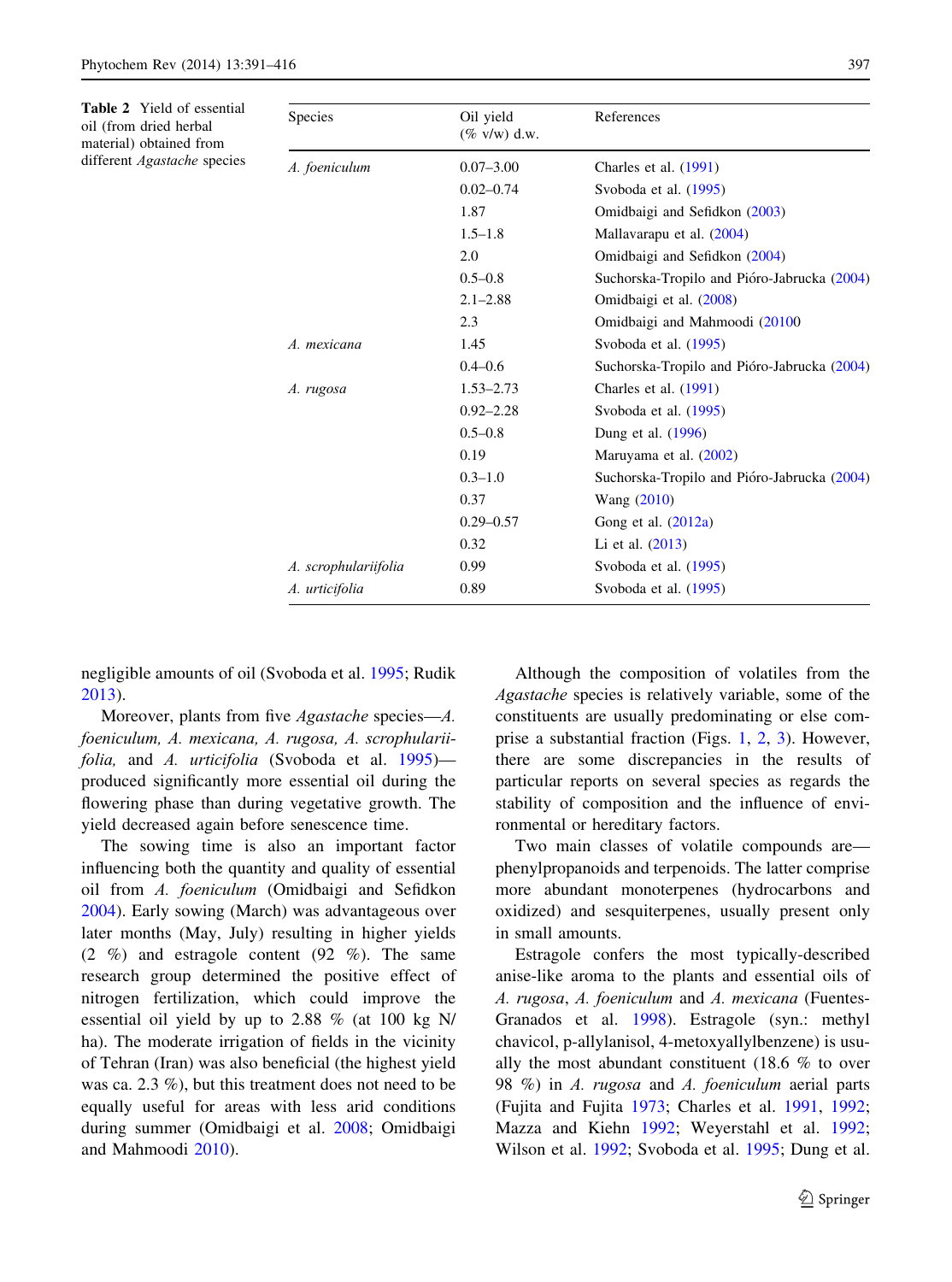<span id="page-7-0"></span>

[1996;](#page-23-0) Tirillini et al. [1997](#page-25-0); Omidbaigi and Sefidkon [2004;](#page-25-0) Skakovskii et al. [2010;](#page-25-0) Wang [2010;](#page-25-0) Zielinska et al. [2011;](#page-25-0) Lim et al. [2013\)](#page-24-0). In essential oils from other Agastache species (A. mexicana, A. mexicana subsp. xolocotziana and A. scrophulariifolia) estragole was reported in various proportions (from absent to over 86 %) (Svoboda et al. [1995;](#page-25-0) Estrada-Reyes et al. [2004](#page-23-0); Suchorska-Tropilo and Pióro-Jabrucka [2004\)](#page-25-0). Other phenylpropene volatiles are also present in varying amounts in *Agastache*. There are populations and individuals that are distinct in their essential oil compositions from the most commonly described. For example, the closest biosynthetic relative of estragole—methyleugenol—was a main compound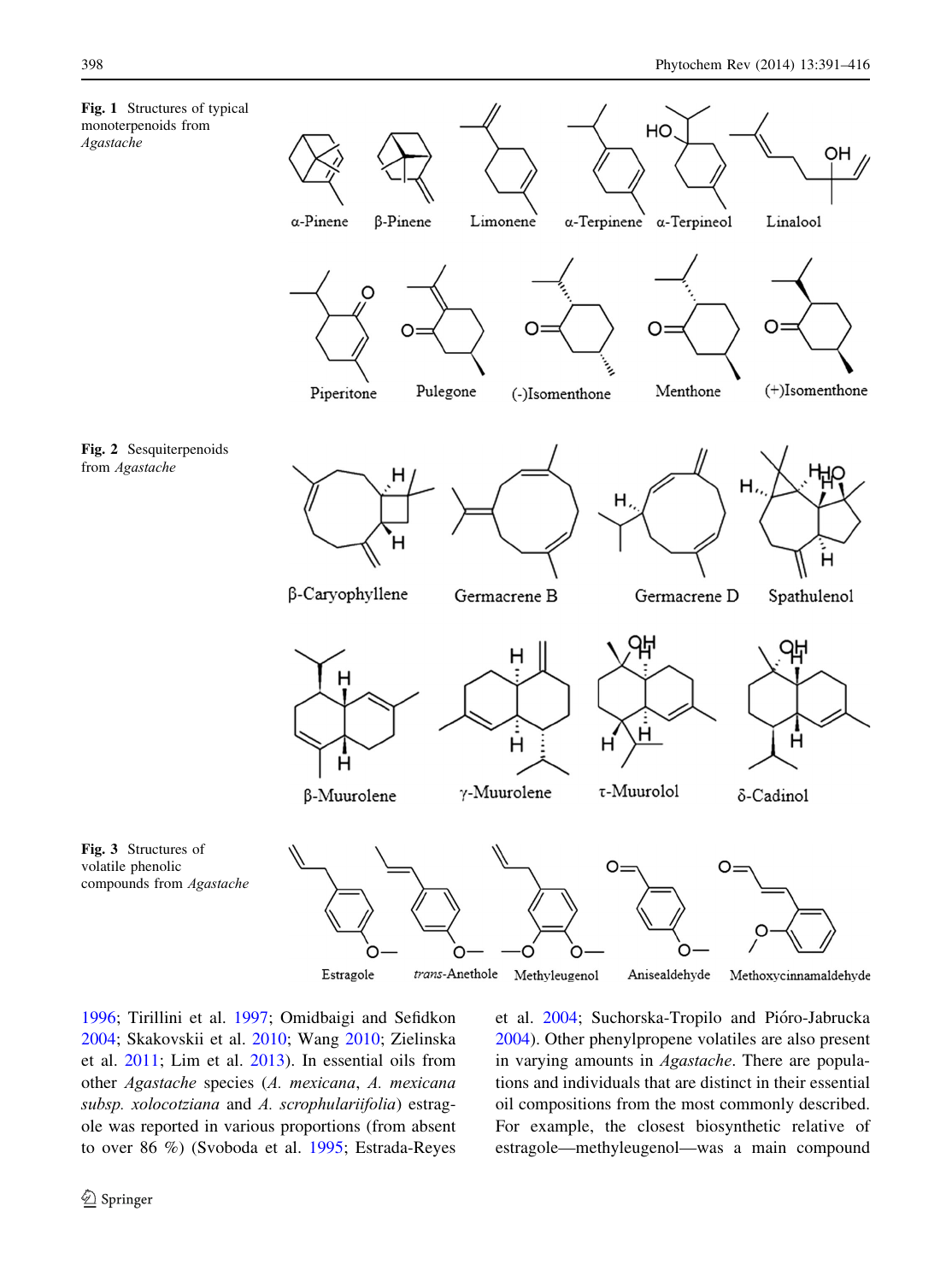(over 85 %) in some specimens from Japan (Fujita and Fujita [1973\)](#page-23-0), China (Li et al. [2013\)](#page-24-0), and in Korean accessions (Chae et al. [2005](#page-22-0)). The latter authors suggest the existence of five chemotypes, based on the analysis of specimens of various geographical origins, cultivated in similar conditions: 1—the typical estragole-containing one (distributed throughout the species range), and four others (limited in their occurrence to one province)—with major constituents of headspace volatiles being: 2 menthone, 3—menthone and pulegone, 4—methyleugenol, and 5—methyleugenol and limonene. In A. rugosa, essential oil samples from Western China, Gong et al. [\(2012a,](#page-23-0) [b](#page-23-0)) reported large amounts (48.8 and 19.2 %) of p-menthan-3-one ((−)isomenthone), estragole (20.8 and 29.5 %) and monoterpenes (8.8 %). Estragole was not detected in the essential oil of A. mexicana cultivars or A. scrophulariifolia, while the samples were rich in pulegone, at 75.3 and 45.2 % respectively (Svoboda et al. [1995;](#page-25-0) Estrada-Reyes et al. [2004\)](#page-23-0). A. foeniculum can also contain up to 19.6  $\%$  (E)-anethole, as the second most abundant compound after estragole (59.5 %) in directly-sampled (with microneedle) secretory trichomes (Tirillini et al. 1992). However, anethole and other phenylallyls were usually detected in Agastache sp. only as minor compounds (Fuentes-Granados et al. [1998](#page-23-0); Zielińska et al. [2011\)](#page-25-0). In comparative analyses of 15 A. foeniculum populations, those of them with a low estragole content were high in sesquiterpenoid spathulenol (10.5–49.5 %) accompanied by various amounts of bornyl acetate (Charles et al. [1991](#page-22-0)). Moreover, these accessions also had a markedly lower essential oil content (0.07–0.36 %) than estragole-rich ones (0.80–2.45 %). The significance of such relationships has not yet been clarified, but it could relate to some environmental (rather than hereditary) factors. Interestingly, sesquiterpenes (δcadinol, β-caryophyllene and spathulenol) were also predominant in A. nepetoides, analyzed during the same study and likewise poor in essential oil (0.18 %). One of the volatile monoterpenoids that is produced in a higher proportion by different species of Agastache is pulegone. It was reported in large amounts in the essential oil of A. rugosa (13.4– 50.8 % (Svoboda et al. [1995;](#page-25-0) Maruyama et al. [2002](#page-24-0); Mo et al. [2009;](#page-24-0) Mo and Ma [2011\)](#page-24-0), A. foeniculum (22.6 %), A. scrophulariifolia (45.2 %) (Svoboda et al. [1995\)](#page-25-0) and A. mexicana subsp. xolocotziana (80 %), but not in A. mexicana subsp. mexicana (Estrada-Reyes et al. [2004\)](#page-23-0).

Major volatiles are usually accompanied by less abundant monoterpenes (e.g., d-limonene,  $\alpha$ -pinene,  $\beta$ pinene,  $γ$ -terpinene,  $α$ -terpineol, linalool, thymol, menthofuran) and sesquiterpenes (e.g., β-caryophyllene, carvacrol, germacrene B, germacrene D) (Polak and Hixon [1945](#page-25-0); Fujita and Fujita [1973;](#page-23-0) Charles et al. [1991;](#page-22-0) Mazza and Kiehn [1992;](#page-24-0) Weyerstahl et al. [1992;](#page-25-0) Wilson et al. [1992](#page-25-0); Tirillini et al. [1997;](#page-25-0) Maruyama et al. [2002;](#page-24-0) Omidbaigi and Sefidkon [2003;](#page-25-0) Mallavarapu et al. [2004](#page-24-0); Zielinska et al. [2011](#page-25-0); Li et al. [2013](#page-24-0)). Recently, several sesquiterpenoids (elixene, γ-muurolene, viridiflorol, τ-muurolol), previously unknown from this genus, have been reported in the essential oil of A. rugosa aerial parts obtained by hydrodistillation (Li et al. [2013](#page-24-0)). In a volatile fraction obtained by simultaneous distillation–extraction, β-muurolene was present in a considerable amount, in 1.42 % of the total volatile fraction (Wang [2010](#page-25-0)). The analysis of essential oils from the leaves and flowers of A. foeniculum, A. rugosa and putative hybrids between A. rugosa and A. foeniculum was reported by Charles et al. [\(1991](#page-22-0)) who examined 19 different accessions (11 of A. foeniculum, four of A. rugosa and four of A. rugosa x A. foeniculum putative hybrids). In seven samples from A. foeniculum, neither menthone nor isomenthone were detected. The other four contained a low percentage of isomenthone (0.14, 0.17, 0.88 and 1.12 %). By contrast, isomenthone (0.31 % to 3.33 %) was present in  $\Lambda$ . rugosa and putative hybrids between A. rugosa and A. foeniculum. These hybrids were identified by the leaf and inflorescence morphology (Charles et al. [1991](#page-22-0)). However, in another study on four populations of A. foeniculum, the content of isomenthone was more diverse, ranging from 0 to 37.1 % (Svoboda et al. [1995\)](#page-25-0).

Infection by the cucumber mosaic virus (CMV) caused alteration in the composition of A. foeniculum essential oil (Bruni et al. [2007\)](#page-22-0). The most significant differences were observed in the content of estragole, isomenthone, pulegone and limonene. The concentrations of limonene and isomenthone increased, respectively, from 2.8 to 12.0 %, and from 27 to 43.9 %, whereas estragole and pulegone decreased from 16.2 to 3.2 %, and from 31.2 to 18.7 %. A significant quantitative decline of the oil yield (3.5 ml/kg—healthy plants, 0.4 ml/kg—infected plants) was also observed (Bruni et al. [2007](#page-22-0)).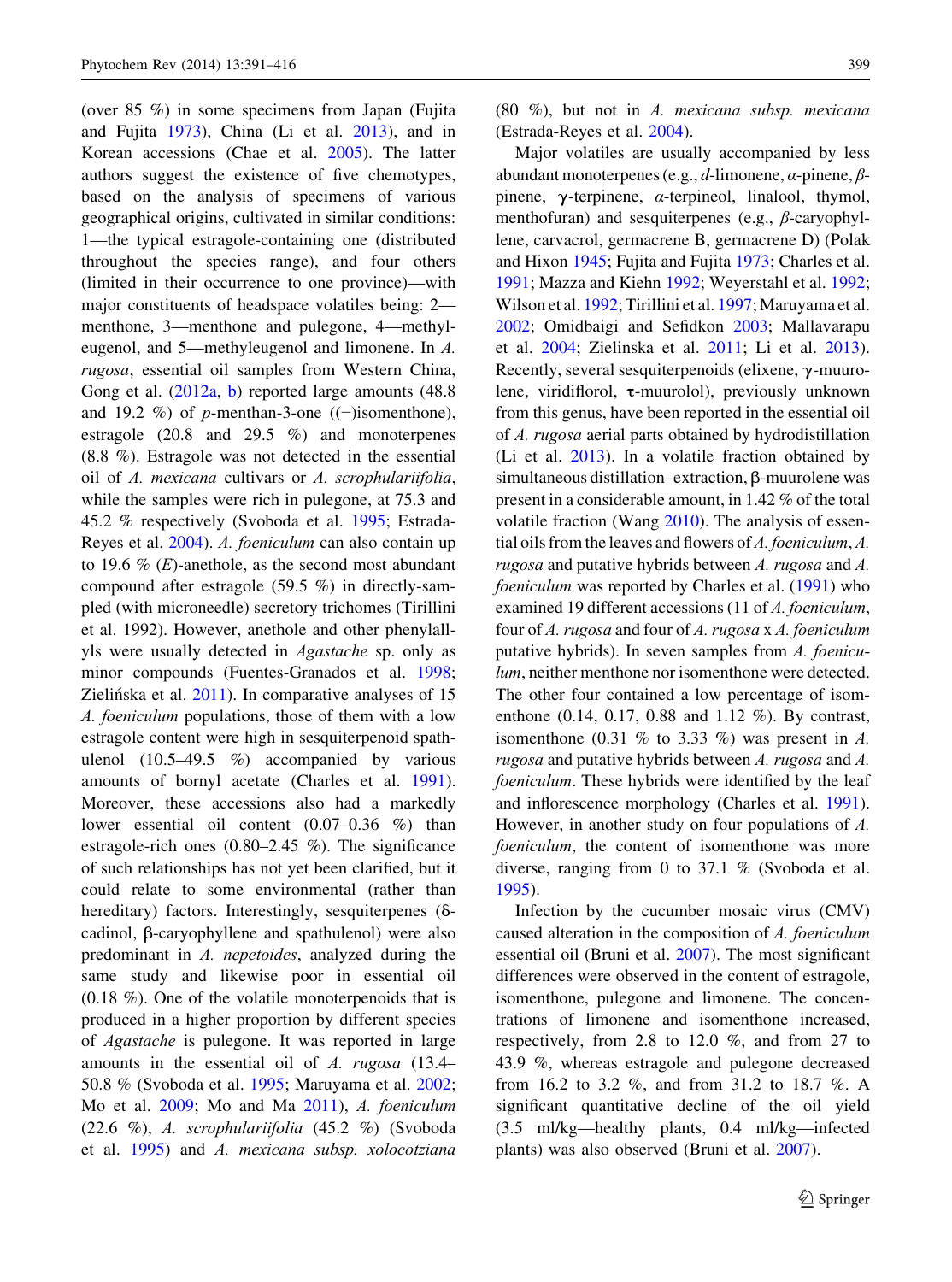#### Phenolic compounds

Caffeic acid derivatives—especially rosmarinic acid and several glycosylated flavonoids are the most abundant non-volatile phenolic metabolites in different Agastache species (Fig. 4). The content of both flavonoids and phenolic acids depends on the plant organ and the ontogenetic phase, and also on external factors such as biotic and abiotic stress and environmental conditions.

# Flavonoids

One of the typical flavones reported in Agastache is an acacetin (5,7-dihydroxy-4′-methoxyflavone) glycoside—tilianin (acacetin-7-O-β-D-glucopyranoside) present in the aerial parts and roots of A. rugosa and A. mexicana (Itokawa et al. [1981;](#page-23-0) Zou and Cong [1991;](#page-25-0) Tuan et al. [2012](#page-25-0); Hernandez-Abreu et al. [2013\)](#page-23-0). This compound appears to be more representative for A. mexicana than for A. rugosa. The content of tilianin in A. mexicana aerial parts measured in various methanol extracts was over 8 mg/g of dried herb (Hernandez-Abreu et al. [2011](#page-23-0)). A. rugosa contains much lower amounts of tilianin, reaching  $6.33 \mu g/g$  d.w. in flowers and even less in other organs  $(2.18 \mu g/g \text{ in leaves}, 0.49 \mu g/g \text{ in stems},$ and  $0.14 \mu$ g/g in roots) (Tuan et al. [2012](#page-25-0)). However, Hong et al. [\(2001](#page-23-0)) were able to isolate almost 50 g of pure tilianin from 30 kg of herb (yield of about



Fig. 4 Non-volatile phenolic compounds from various Agastache species. a Phenylpropanoids. b Flavonoids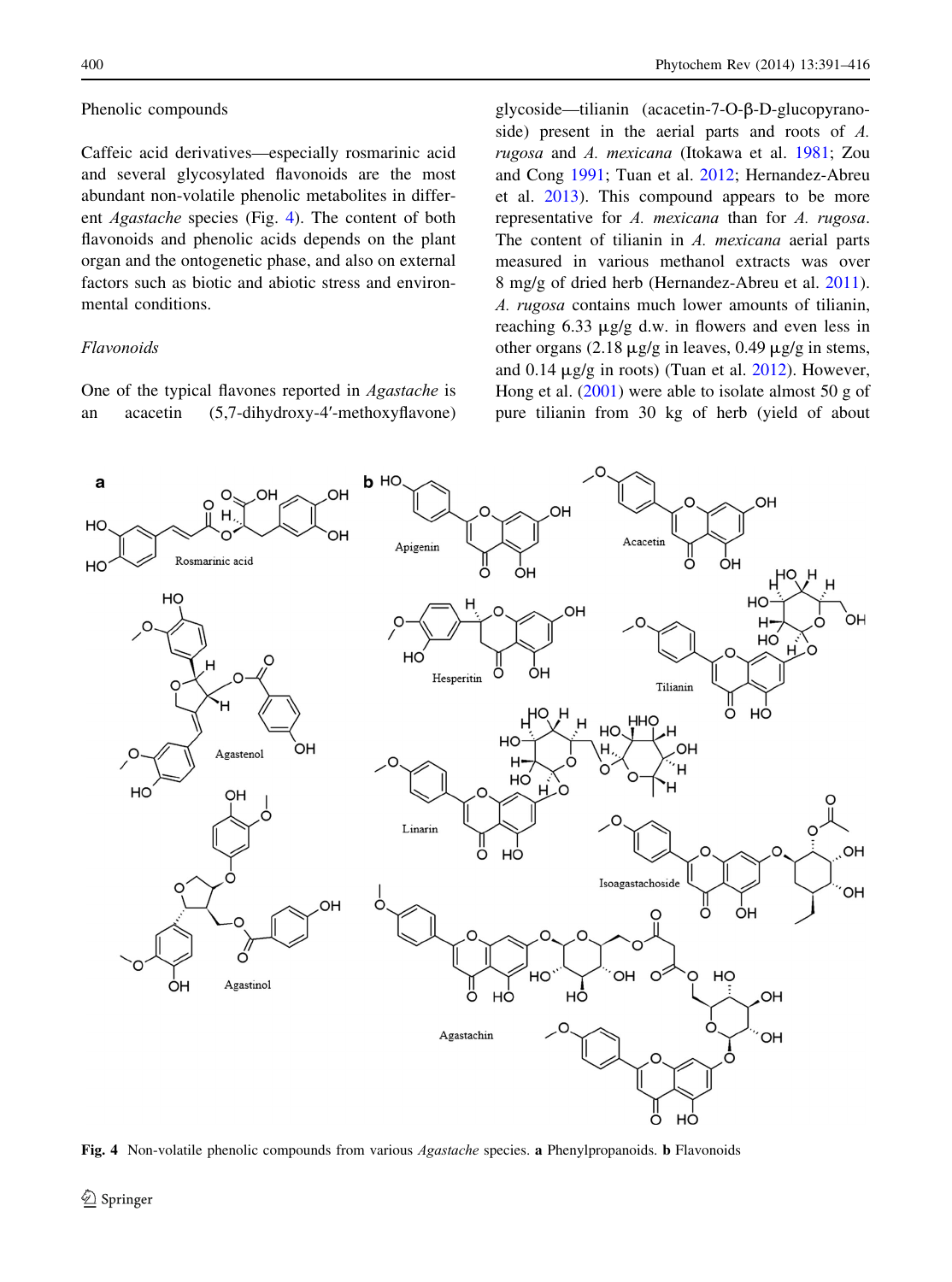$1.65 \text{ mg/g}$ , which is still a significantly lower amount compared to the yield of A. mexicana. Other flavonoids detected in these two species belonged mainly to various subclasses of aglycones, such as hesperetin, apigenin, salvigenin, kaempferol and quercetin, as well as  $(+)$ -catechin in A. mexicana (Estrada-Reyes et al. [2004;](#page-23-0) Suchorska-Tropiło and Pióro-Jabrucka [2004;](#page-25-0) Ibarra-Alvarado et al. [2010\)](#page-23-0), while apigenin, acacetin and 4′,5-dihydroxy-3,3′,7-trimethoxyflavone were in A. rugosa (Zakharova et al. [1980](#page-25-0); Ishitsuka et al. [1982](#page-23-0); Suchorska-Tropiło and Pióro-Jabrucka [2004\)](#page-25-0).

Glycosides other than tilianin were also obtained from the aerial parts of A. rugosa: linarin (7-Orutinoside of acacetin) and agastachoside  $(6^{\prime\prime}-0)$ acetyl-7-β-D-glucopyranosyloxy-5-hydroxy-4′-methoxyflavone) (Zakharova et al. [1980\)](#page-25-0). Itokawa et al. [\(1981](#page-23-0)) were able to isolate not only two previously described flavonoids—acacetin (285 mg from1 kg of herb) and tilianin (46 mg), but also two new compounds—210 mg of isoagastachoside  $(2^{\prime\prime}-0)$ acetyl-7-β-D-glucopyranosyloxy-5-hydroxy-4′-methoxyflavone) and 19 mg of a quite unique malonyl diglucosylflavonoid, named 'agastachin' (di-(6´´-acacetin-7-glucosyl) malonate). A. pallida (Lindl.) Cory var. pallida (identified by the authors as A. barberi (B.L. Rob.) Epling from Brittonastrum section, was analyzed for surface flavonoids in a comparative study of Nepeta sp. and related genera. In this plant, four flavones were detected—luteolin, acacetin, cirsimaritin (5,4′-dihydroxy-6,7-dimethoxyflavone) and isothymusin (5,8,4′-trihydroxy-6,7-dimethoxyflavone) (Jamzad et al. [2003\)](#page-23-0). No quantitative data were provided, however.

Different contents of flavonoids were observed in the aerial parts of A. rugosa, A. mexicana, and A. foeniculum, at three different times of harvest during blooming (Suchorska-Tropiło and Pióro-Jabrucka [2004\)](#page-25-0). A high content of flavonoids (apigenin, quercetin) was observed at the beginning of the flowering period or else at full bloom, while their concentration declined as senescence set in. The largest amount of apigenin (1.62 mg/g) was reported for A. foeniculum and the smallest  $(0.17 \text{ mg/g})$  for A. rugosa at the beginning of blooming. At full bloom, there was also a significant amount of quercetin  $(1.97 \text{ mg/g})$  in A. foeniculum. The content of total hydroxycinnamic acids was not dependent on the term of harvest.

## Phenolic acids and lignans

While low concentrations of flavonoids like acacetin and tilianin were reported in A. rugosa, RA content observed during the same experiment was markedly higher (Tuan et al. [2012](#page-25-0)). The highest amount of RA was detected in flowers, where its content was 48.43  $\mu$ g/g d.w., as well as in roots (30.97  $\mu$ g/g) and leaves  $(22.14 \text{ }\mu\text{g/g})$ . The lowest content of RA was reported in stems (9.14 μg/g). Janicsak et al. [\(1999](#page-23-0)) compared rosmarinic and caffeic acid contents in 96 Lamiaceae taxa, including three Agastache species. The RA level was over four times higher than that of caffeic acid in all three species, and was as follows: A. mexicana—0.64 versus 0.15 mg/g, A. urticifolia—0.30 versus  $0.05$  mg/g, and in A. foeniculum—0.27 versus 0.06 mg/g of rosmarinic and caffeic acids, respectively.

From the entire plant of A. rugosa, two lignans agastinol and agastenol—were isolated and characterized (Lee et al. [2002\)](#page-24-0). Both compounds are built of three aromatic moieties (two phenylpropanoid and one benzoyl) substituted by three hydroxy- and two methoxy- groups in the same positions. Agastenol is (7′R,8′S)-4-hydroxybenzoic acid 4-(hydroxy-3-methoxybenzylidene)-2-(4-hydroxy-3-methoxyphenyl)tetrahydrofuran-3-yl-methyl ester, whereas agastinol is a derivative with a saturated bond between carbons 7 and 8—(8S,7′R,8′S)-4-hydroxybenzoic acid 4-(4 hydroxy-3-methoxybenzyl)-2-(4-hydroxy-3-methoxyphenyl)tetrahydrofuran-3-yl-methyl ester.

Non-volatile terpenoids and sterols

From A. rugosa roots, several new diterpenoids (examples in Fig. [5](#page-11-0)) were isolated and identified, such as a red-colored nor-abietanoid agastaquinone (Lee et al. [1995\)](#page-24-0), and other oxidized abietanoids: agastol, dehydroagastol, isoagastol (Han [1987;](#page-23-0) Zou and Cong [1991](#page-25-0)), agastanone, and methylagastanol (Han [1987](#page-23-0); Lee et al. [1994](#page-24-0)).

A. rugosa roots also contain several pentacyclic carboxylated and hydroxylated triterpenoids (Fig. [5\)](#page-11-0) of oleanane-type (maslinic acid, oleanolic acid, 3-Oacetyl oleanolic aldehyde), ursane-type (corosolic acid) and the sterols  $β$ -sitosterol and daucosterol (Han [1987;](#page-23-0) Zou and Cong [1991](#page-25-0); Estrada-Reyes et al. [2004\)](#page-23-0). An ursane-type structure was also represented by ursolic acid isolated from aerial parts of A.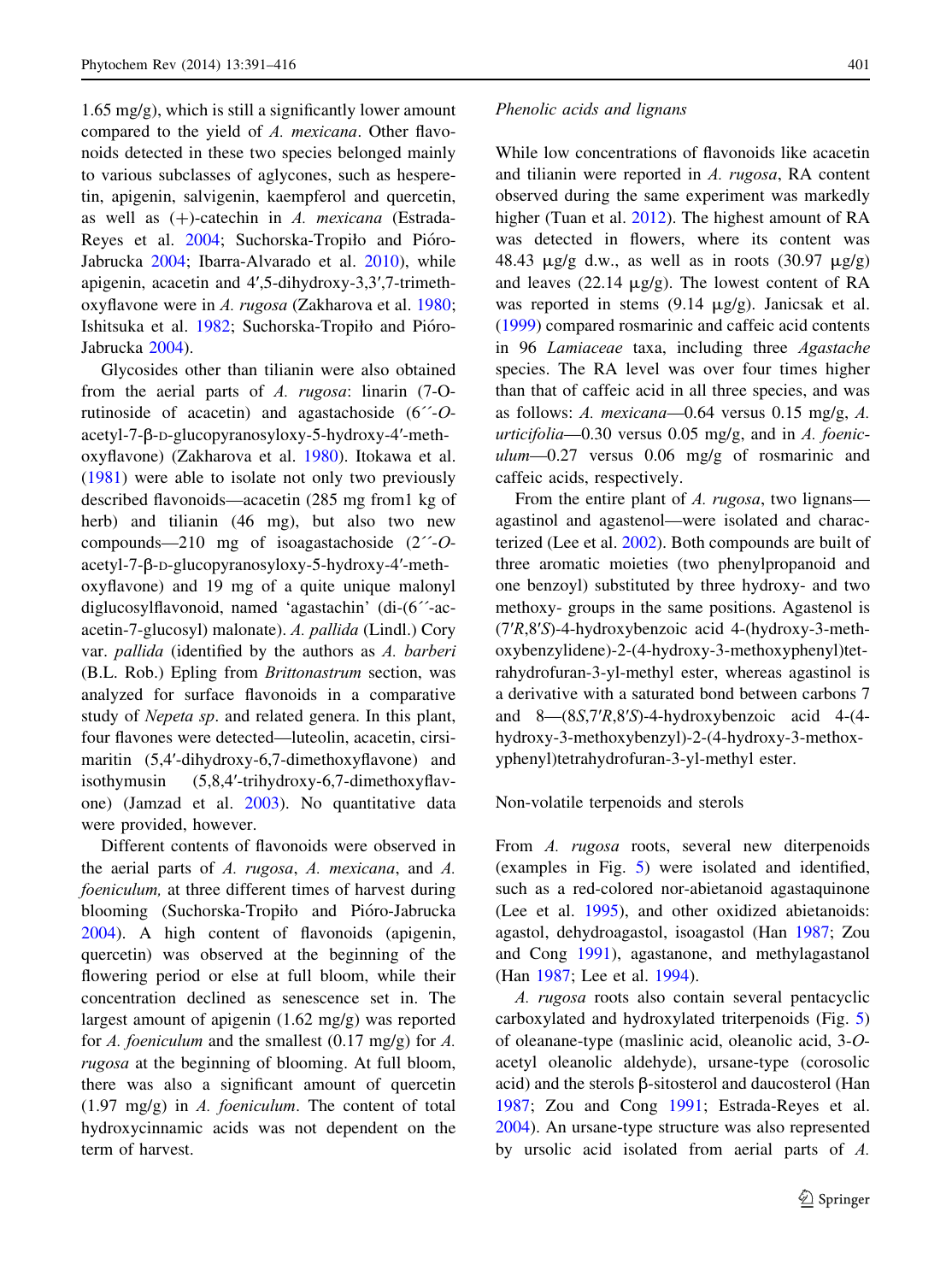<span id="page-11-0"></span>

mexicana with a 0.33 % yield (Verano et al. [2013](#page-25-0)). Both oleanane (β-amyrin) and ursane (α-amyrin) triterpenoids were isolated from A. foeniculum aerial parts, together with numerous sterols and stanols (campesterol, campestanol, sitosterol, stigmasterol, stigmastanol: Fig. 5) (Ganeva et al. [1994](#page-23-0); Zou and Cong [1991](#page-25-0)). Given the ubiquitous presence of both pentacyclic triterpenoids and sterols in plants, they can also be expected in other Agastache species, but there are no qualitative or quantitative data available so far.

The seed oil from A. *rugosa* studied for fatty acid composition consisted of 91 % unsaturated fatty acids, of which 52 % were C18:3 (linolenic acid), 27.5 % were C18:2 (linoleic acid) and 11.5 % were monounsaturated C18:1 (oleic acid) acids (Zakharov et al. [1988](#page-25-0)).

As in every green plant, several carotenoids are also present in Agastache. Their quantitative analysis was performed in A. foeniculum and A. rugosa by means of RP-HPLC using a C30 column. β-Carotene was the most abundant followed by xanthophyllslutein in amounts comparable to β-carotene and three less abundant—zeaxanthin, violaxanthin and antheraxanthin. A. rugosa contained larger amounts of each detected carotenoid—499.2 versus 260.9 μg/g of βcarotene and 277.1 versus 189.7 μg/g of lutein (Chae et al. [2013\)](#page-22-0).

# Bioactivity of individual species as medicinal plants

Of the three most important medicinal species, A. rugosa is the main object in most of the published bioactivity data (Table [3\)](#page-12-0). A. rugosa is the only species native to East Asia, and it is an important herbal drug in Chinese, Korean and Japanese traditional medicine. As such, it has been frequently studied for various pharmacological activities in both in vitro and animal models.

In Traditional Chinese Medicine (TCM), there is an ambiguity as to the identity of Agastache rugosa as a herbal drug. The pinyin name—'huoxiang'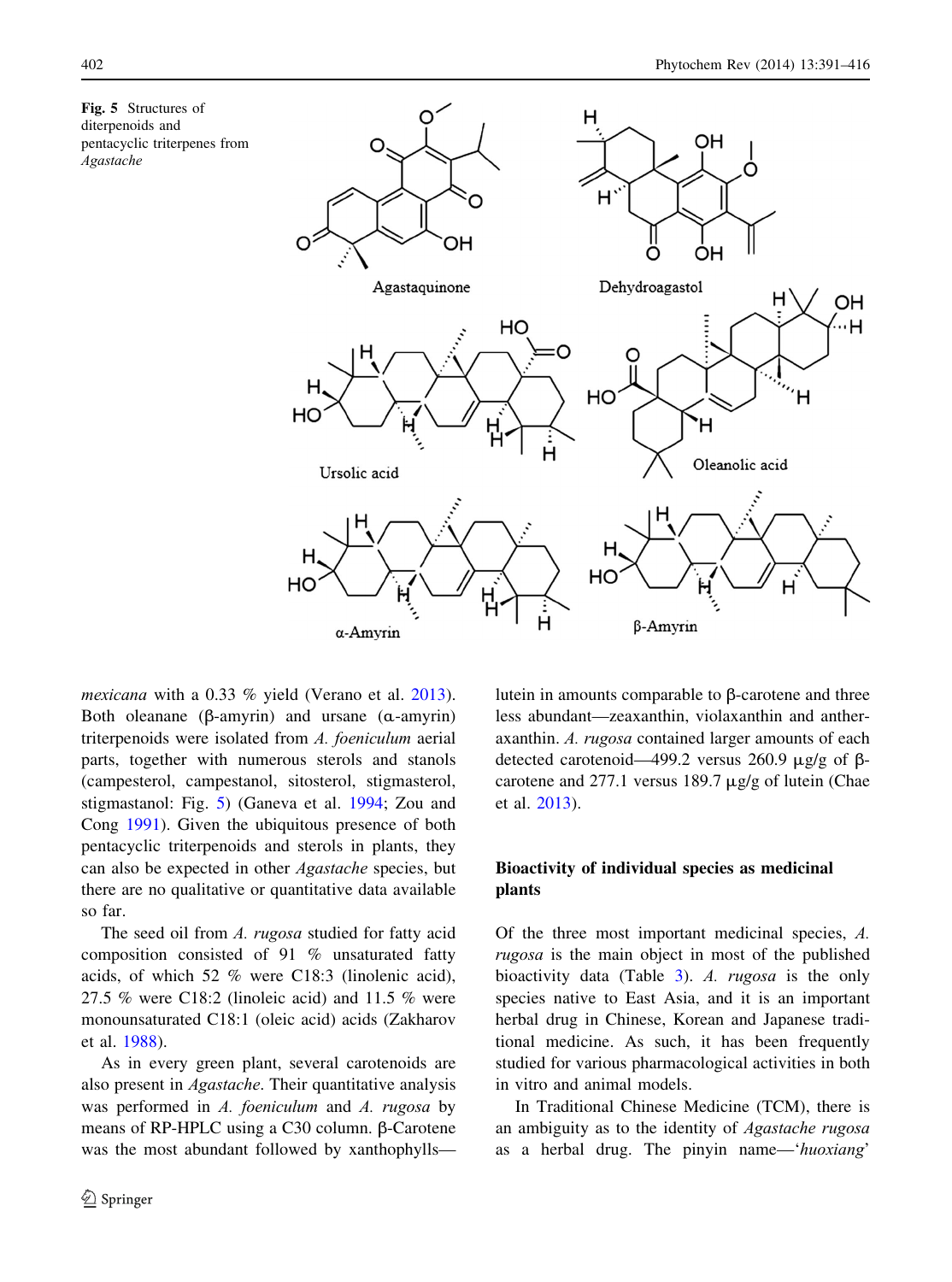<span id="page-12-0"></span>

|                    |                        | Table 3 Overview of biological activities of Agastache species |                                                                          |                                              |
|--------------------|------------------------|----------------------------------------------------------------|--------------------------------------------------------------------------|----------------------------------------------|
| Species            | Source plant part      | Extract type/compound/fraction                                 | Activity                                                                 | Reference                                    |
| Agastache<br>psoSn | Roots                  | Agastaquinone (diterpenoid quinone), its oxime<br>derivative   | Nonspecific cytotoxicity against human cancer<br>cell lines              | Lee et al. (1995)                            |
|                    | Roots                  | Rosmarinic acid, rosmarinic and caffeic acids<br>methyl esters | In vitro anticomplementary                                               | Oh et al. (1996)                             |
|                    | Leaves                 | 4',5-Dihydroxy-3,3',7-trimethoxyflavone                        | Antiviral against poliovirus                                             | Sandoval and Carrasco (1997)                 |
|                    | Not reported           | Essential oil                                                  | Antibacterial against skin bacteria                                      | Depo et al. (1998)                           |
|                    | Roots                  | Rosmarinic acid                                                | Antiviral against human immunodeficiency virus<br>(anti HIV-1 integrase) | Kim et al. (1999)                            |
|                    | Aerial parts           | Estragole                                                      | Antifungal                                                               | Błaszczyk et al. (2000)                      |
|                    | Aerial parts           | Tilianin                                                       | Inhibition of TNF-a-induced expression of<br>VCAM-1                      | Hong et al. $(2001)$                         |
|                    | Flowers                | Essential oil, limonene, anise aldehyde                        | Anticancerogenic, antimutagenic, cytotoxic                               | Kim et al. (2001a)                           |
|                    | Aerial parts           | Essential oil                                                  | Antibacterial, antifungal                                                | Song et al. (2001)                           |
|                    | Whole plant<br>extract | Agastinol, agastenol                                           | Inhibition of caspase-3 induction in U937<br>leukemia cells              | Lee et al. (2002)                            |
|                    | Whole plant            | Whole plant methanolic extract                                 | Insecticidal against Lasioderma serricorne                               | Kim et al. (2003a)                           |
|                    | Whole plant            | plant methanolic extract<br>Whole                              | Insecticidal against Sitophilus oryzae and<br>Callosobruchus chinensis   | Kim et al. (2003b)                           |
|                    | Aerial parts           | Essential oil                                                  | Antifungal                                                               | Shin and Kang (2003)                         |
|                    | Aerial parts           | Estragole, essential oil                                       | Antifungal against Trichophyton sp.                                      | Shin (2004)                                  |
|                    | Aerial parts           | Estragole                                                      | Antifungal against Candida                                               | Shin and Pyun (2004)                         |
|                    | Aerial parts           | Tilianin                                                       | Anti-atherogenic                                                         | Nam et al. (2005)                            |
|                    | Leaves                 | Leaf lyophilized water extract                                 | Inhibition of iNOS expression and NO<br>production in ROS 17/2.8 cells   | Oh et al. (2005)                             |
|                    | Leaves                 | Tilianin                                                       | Antioxidant                                                              | Oh et al. (2006)                             |
|                    | Whole plant            | Whole plant methanolic Extract                                 | Source of mite control fumigants for<br>Dermanyssus gallinae             | Kim et al. (2007)                            |
|                    | Calyx                  | Essential oil                                                  | Antioxidant                                                              | Tian et al. (2009)                           |
| A. mexicana        | Aerial parts           | in, methanolic extracts<br>Tiliani                             | Antihypertensive (vasorelaxant), NO production<br>stimulating            | Hernandez-Abreu et al. (2009,<br>2011, 2013) |
|                    | Leaves                 | Aqueous extracts                                               | Reduce fever, premenstrual symptoms                                      | Cano Asseleih (1997)                         |
|                    | Leaves                 | Aqueous extracts                                               | Antidepressant and anxiogenic                                            | Molina-Hernandez et al. (2000)               |
|                    | Whole plant            | Aqueous extracts                                               | Vasoactive, antioxidant                                                  | Ibarra-Alvarado et al. (2010)                |
|                    | Inflorescences         | Ursolic acid, acacetin                                         | Spasmolytic, antinociceptive                                             | Gonzalez-Trujano et al. (2012)               |
|                    | Aerial parts           | Ursolic acid                                                   | Antinociceptive                                                          | Verano et al. $(2013)$                       |

 $\underline{\textcircled{\tiny 2}}$  Springer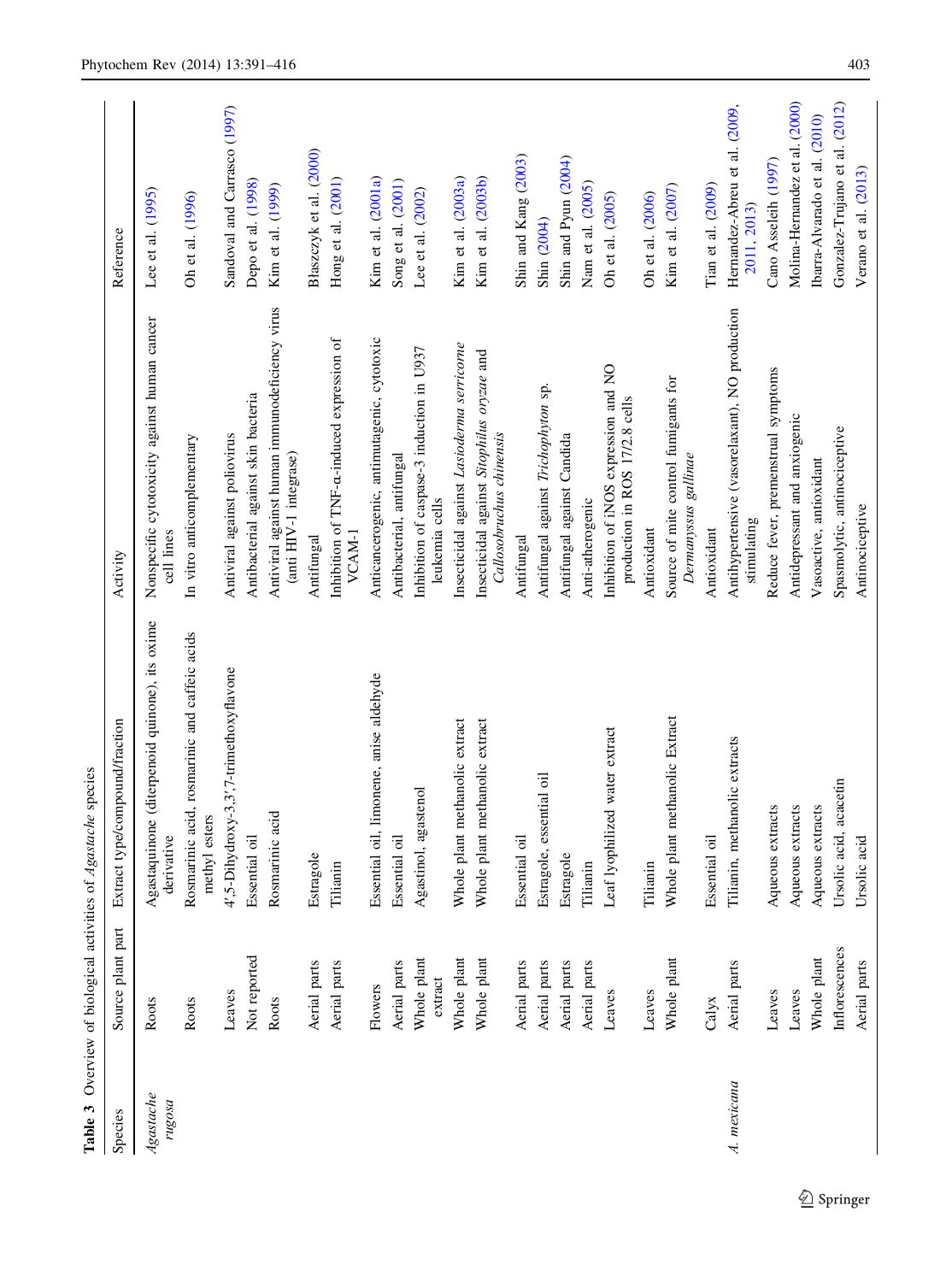| Table 3 continued |                               |                                                                     |                                                                                                                                   |                                                      |
|-------------------|-------------------------------|---------------------------------------------------------------------|-----------------------------------------------------------------------------------------------------------------------------------|------------------------------------------------------|
| Species           |                               | Source plant part Extract type/compound/fraction                    | Activity                                                                                                                          | Reference                                            |
| A. foeniculum     | Herb                          | Essential oil, water and carbon dioxide<br>(supercritical) extracts | Antioxidant (B-Carotene bleaching)                                                                                                | Dapkevicius et al. (1998)                            |
|                   | seeds, roots<br>Aerial parts, | extract<br>Water                                                    | Antioxidant (FRAP)                                                                                                                | Dragland et al. (2003)                               |
|                   | Aerial parts                  | Essential oil                                                       | Insecticidal against Tribolium castaneum larvae,<br>surinamensis, and Lasioderma serricorne<br>Rhyzopertha dominica, Oryzaephilus | Ebadollahi et al. (2010, 2013),<br>Ebadollahi (2011) |
|                   |                               |                                                                     |                                                                                                                                   |                                                      |

(藿香)—meaning *Agastachis herba*, can refer either to Agastache rugosa or to Pogostemon cablin (Blanco) Benth. (as Pogostemonis herba, 'Guang huoxiang'). The latter herb, also known as 'patchouli', originates from the south-east Asia (Malaysia and Indonesia), and is commonly used as a substitute for *Agastache rugosa* due to the similar functions defined by the TCM (Holmes [1997;](#page-23-0) Chen et al. [2008\)](#page-22-0). Similarly, in traditional Japanese phytotherapy, both herbs are utilized under the name 'Kakko' (Itokawa et al. [1981\)](#page-23-0). In fact, the chemical composition (and typical scent) of these plants is quite distinct (Holmes [1997](#page-23-0); Hu et al. [2006](#page-23-0); Wu et al. [2013](#page-25-0)). According to TCM theory, 'huoxiang' is classified among aromatic, dampdissolving herbs. It is said to dispel damp, release 'exterior' and 'summer-damp', relieve nausea and vomiting, and cure fungal infections. The taste and thermal properties of 'huoxiang' are pungent (acrid) and slightly warm, and the channel affiliations enter spleen, stomach and lung. The essential oil of A. rugosa is used against fever, headache, stomach pain, morning sickness (combined with *Scutellaria*) and other gastrointestinal disorders (Dung et al. [1996;](#page-23-0) Lee et al. [2004;](#page-24-0) Hou and Jin [2005\)](#page-23-0).

A. mexicana has been used in Mexican folk medicine for the treatment of hypertension, stress and anxiety (Cano Asseleih [1997;](#page-22-0) Ibarra-Alvarado et al. [2010;](#page-23-0) Gonzalez-Trujano et al. [2012](#page-23-0)). Other North American species are also used as botanical drugs and food. Their usage by Native American people was summarized in the previous review (Fuentes-Granados et al. [1998](#page-23-0)). Briefly, most of applications refer to both the aerial parts and roots of A. foeniculum as a remedy against cough, fever and heart conditions, as well as externally in treating burns. Also, A. nepetoides leaves are used by Cayuga externally for treating burns (from poison ivy) and itching. Other folk medicinal species include: A. urticifolia, used in Nevada against swelling, gastric disorders and colds, A. pallidiflora used by the Navajo for the treatment of coughs and fevers, and A. scrophulariifolia roots, used by the Meskwaki as a diuretic decoction.

# Antimicrobial activity

Antimicrobial activity is among the most frequently reported properties of essential oils from different medicinal plants. Agastache is no exception. However,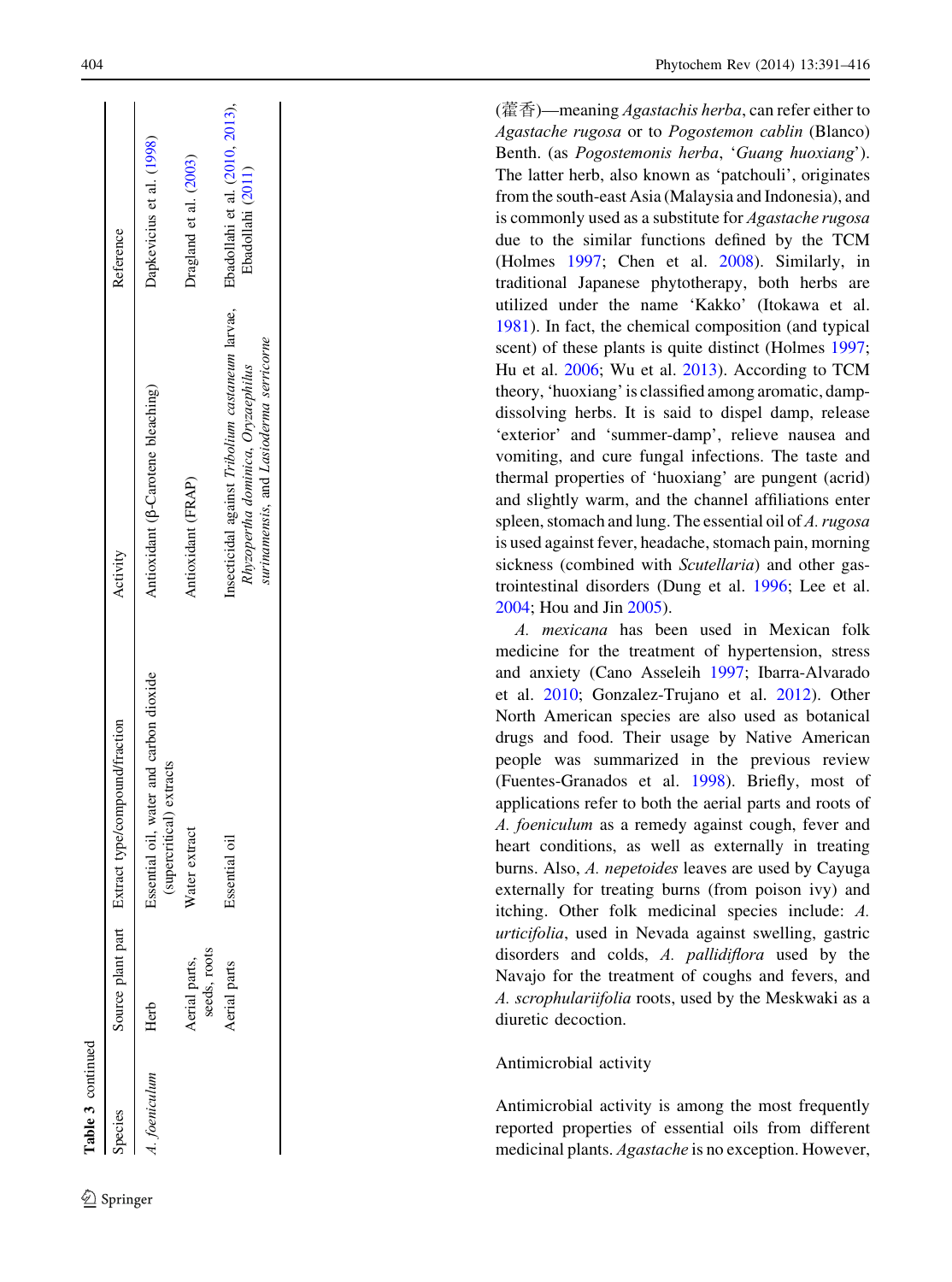the strength of antibacterial and antifungal activity was rather moderate in all the studied species.

Estragole isolated from A. rugosa was more efficient against human pathogenic fungi as a pure compound than as a crude essential oil. The antifungal activity of estragole was proven against Aspergillus niger, A. flavus, Trichoderma viride, Candida albicans, C. utilis, C. tropicalis, Cryptococcus neoformans, Trichophyton mucoides, T. tonsurans, and Blastoschizomyces capitatus (Shin [2004;](#page-25-0) Shin and Kang [2003\)](#page-25-0). The minimum inhibitory concentration (MIC) obtained for purified estragole was 2.5 mg/ml for estragole and 5.0 mg/ml or more for the essential oil. These results are similar to those obtained from other Lamiaceae species, like Mentha spicata and Ocimum sanctum (MIC 2.5 and 5 % v/v, respectively), whereas the antimicrobial activity of Cymbopogon sp. (Poaceae) essential oils was reported to be approximately two orders of magnitude higher (MIC at 0.06 %) (Bansod and Rai [2008\)](#page-22-0).

Despite these barely noteworthy values, interesting interactions were demonstrated between A. rugosa essential oil and pure estragole and two reference fungicidal antibiotics – the ketoconazole and amphotericin B. FIC indexes with ketoconazole were 0.19 for estragole and 0.16 for A. rugosa oil against B. capitatus, and 0.28–0.50 against Candida sp. (clearly indicating a synergistic interaction). In contrast, amphotericin B and estragole were antagonistic against Candida sp. (Shin and Pyun [2004](#page-25-0)).

A. foeniculum essential oil tested against Aspergillus sp. and Fusarium solani was markedly weaker than Iranian thyme (Thymus kotschyanus) and garden savory (Satureja hortensis) oils (Ownagh et al. [2010](#page-25-0)). Agastache oil had detectable fungistatic activity only at the highest concentrations—1 and 2 mg/ml, whereas thyme and savory oils were fungicidal even below  $125 \mu g/ml$ . In brief, we can conclude that the existing data are not in favor of popular claims about the strong antimicrobial properties of essential oils from either Agastache or other, related herbs.

#### Antiviral activity

4-Methoxycinnamaldehyde from A. rugosa essential oil was reported to express antiviral activity against the human respiratory syncytial virus (Wang et al. [2009\)](#page-25-0). This compound effectively inhibited the cytopathic effect of the respiratory syncytial virus in a human larynx carcinoma cell line  $(IC_{50}$  of  $0.055 \mu$ g/ml and a selectivity index of 898.2). It was able to inhibit viral entrance by interfering with viral attachment (IC<sub>50</sub> of 0.06  $\mu$ g/ml) and internalization ( $IC_{50}$  of 0.01  $\mu$ g/ml). Moreover, 4-methoxycinnamaldehyde at  $0.1 \mu g/ml$  had a high cytoprotective rate (90 %), while the same dose of Ribavirin (a prodrug used as a control substance) saw no activity of this kind. However, we must note that the 4-methoxycinnamaldehyde used in this study was purchased from a chemical company as a standard substance and was not obtained from A. rugosa. The authors mention this compound as an active principle of A. rugosa essential oil. This assumption was based on indirect citations from earlier publications, where phenylpropanoids such as estragole and cinnamaldehyde derivatives were studies as attractants of rootworm beetles (Metcalf and Lampman [1989\)](#page-24-0). Hence, it is hardly possible to conclude that essential oil form A. rugosa can indeed become a practical source of this antiviral compound. In our own research using the GC–MS method on volatiles from this plant, 4 methoxycinnamaldehyde was never detected (Zi-elińska et al. [2011](#page-25-0)).

An efficient anti-picornavirus compound was isolated from the leaves of A. rugosa. It was isolated and investigated under the code name Ro-09-0179 by a Japanese subsidiary of Roche (Ishitsuka et al. [1982](#page-23-0)). Chemically, it is 4′,5-dihydroxy-3,3′,7-trimethoxyflavone, also known as 'pachypodol', a tri-O-methyl ether of quercetin. This highly lipophilic flavonol selectively inhibited several human pathogenic RNA viruses, such as rhinovirus, coxsackievirus and poliovirus, acting on viral plus-strand RNA replication (at average MIC<sub>90</sub> of 0.3  $\mu$ g/ml) (Ishitsuka et al. [1982\)](#page-23-0). It specifically targets the Golgi complex and inhibits the processes associated with retrograde transport (Sandoval and Carrasco [1997](#page-25-0)).

Whether or not this promising compound has real therapeutic value and will be introduced as a drug or lead structure cannot be predicted at the moment.

HIV is another RNA human virus targeted by A. rugosa. Methanol extract, and from that isolated RA, inhibited HIV integrase enzymatic activity in vitro  $(IC_{50}$  of RA was 10  $\mu$ g/ml) (Kim et al. [1999](#page-24-0)). However, it is rather difficult to expect the actual clinical relevance of RA as an anti-HIV compound. Its common occurrence in various plants and broad spectrum of activities renders it more of a model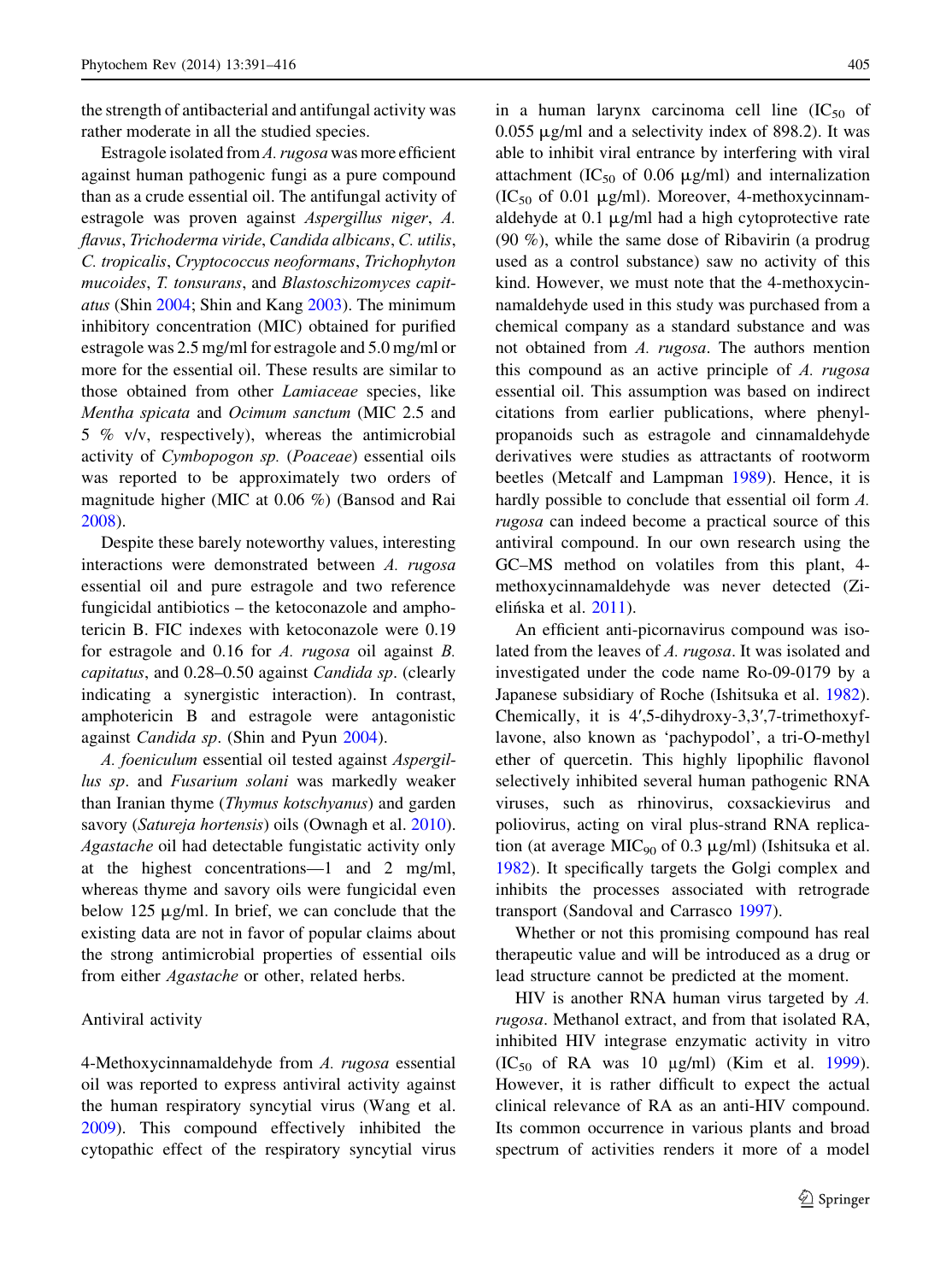structure for further experiments on antiviral mechanisms than as an applicable preventive phytopharmaceutical.

# Anti-mutagenic and cytotoxic properties

Essential oil from the flowers of A. rugosa was reported to express anti-mutagenic activity in a dosedependent manner when tested in Chinese hamster ovary AS52 cells. The AS52 cell line is a specially designed, genetically engineered, hypermutating in vitro system for testing mutations related to oxidative stress. The crude oil was more active (14, 68 and 75 % inhibition of mutagenicity at concentrations 0.2, 0.6 and 1.0 g/l, respectively) than any of the three individual components (estragole −11, 16 and 38 %; limonene 21, 30 and 43 %; anisaldehyde 8, 49 and 63 %). Interestingly, the less abundant constituent of the oil—anisaldehyde was more potent than the two major compounds, estragole and limonene (Kim et al. [2001a](#page-24-0)). In the same study, the oil was relatively less cytotoxic to human liver cell cultures, and was inhibiting just below 12 % of the untreated cell growth rate. On the other hand, a prominent inhibition of cancer cell line growth was observed, as well as the rapid augmentation of T and B cells' proliferation induced by the crude oil, which was not obtained by any of the three individual components. It is not possible to conclude from these results whether a synergy exists between the three oil components or whether the observed effects are caused by other minor, more active compounds.

A cytotoxic effect towards several cancer lines (lung, ovarian, melanoma, CNS and colon cancer) was also demonstrated by agastaquinone—a nonvolatile diterpenoid from A. rugosa roots (Lee et al. [1995\)](#page-24-0). The efficacy expressed as  $ED_{50}$  differed for each cell line from 1.8 μg/ml (for neuronal cancer cells) to 12.8  $\mu$ g/ml, whereas cis-platin ED<sub>50</sub> was  $0.5-1.0 \mu$ g/ml.

Interestingly, two lignans from the same plant agastinol and agastenol—caused quite different effects in leukemia cells U937, in which protection against etoposide-induced apoptosis was observed (Lee et al. [2002](#page-24-0)). Agastenol activity was close to the standard anti-apoptotic agent—pyrrolidine dithiocarbamate (IC<sub>50</sub> 11.4  $\mu$ g/ml and 8.3  $\mu$ g/ml, respectively) —whereas agastinol was considerably less effective  $(IC_{50}$  15.2  $\mu$ g/ml). Although anti-apoptotic activity had been tested on a malignant cell line, it should be explored further as being potentially useful in degenerative and aging-related disorders.

The above results indicate the very promising potential of A. rugosa constituents in chemoprevention, which was demonstrated by in vitro cell-based assays. However, more investigations (including in vivo ones) are needed to confirm such properties. In particular, some minor but more active compounds from both essential oil and non-volatile fractions should be considered.

# Antioxidant activity

Given the significance of Agastache sp. in traditional phytotherapy and economic botany in different regions, one might expect at least several papers describing a once very fashionable antioxidant activity. Quite surprisingly, unlike for many other related food and medicinal plants, little has been published about it.

Certainly, it can be assumed that the content of such potent antioxidants as RA and polyhydroxylated flavonoids should contribute to this type of activity. In this regard, a comparative mechanistic study using at least several complementary assays would be of particular interest. It should encompass different Agastache species and compounds isolated from them, followed by an attempt to elucidate the role of the individual constituents in the extracts' properties.

In one of the few in vivo studies that have been published so far, a TCM preparation containing essential oil from A. rugosa was remarkably efficient in alleviating heat stress symptoms. In pigs kept at 40 °C, the herbal treatment reduced the malonyldialdehyde level and restored SOD and GPx activity to the control level. In a cell culture experiment involving separated components of the TCM preparation, the essential oil of A. rugosa herb was among the most efficient agents (at 100 and 200  $\mu$ g/ml) in improving antioxidant status after heat stress, but the differences were not significant (Guo et al. [2011](#page-23-0)). Another in vitro cell-based system in which A. rugosa has been improving an antioxidant marker is the standard monocyte/macrophage line RAW264.7 (Oh et al. [2006](#page-24-0)). Here, a concentrated decoction (hot water extract, lyophilized and dissolved at 28 % concentration) efficiently induced the expression of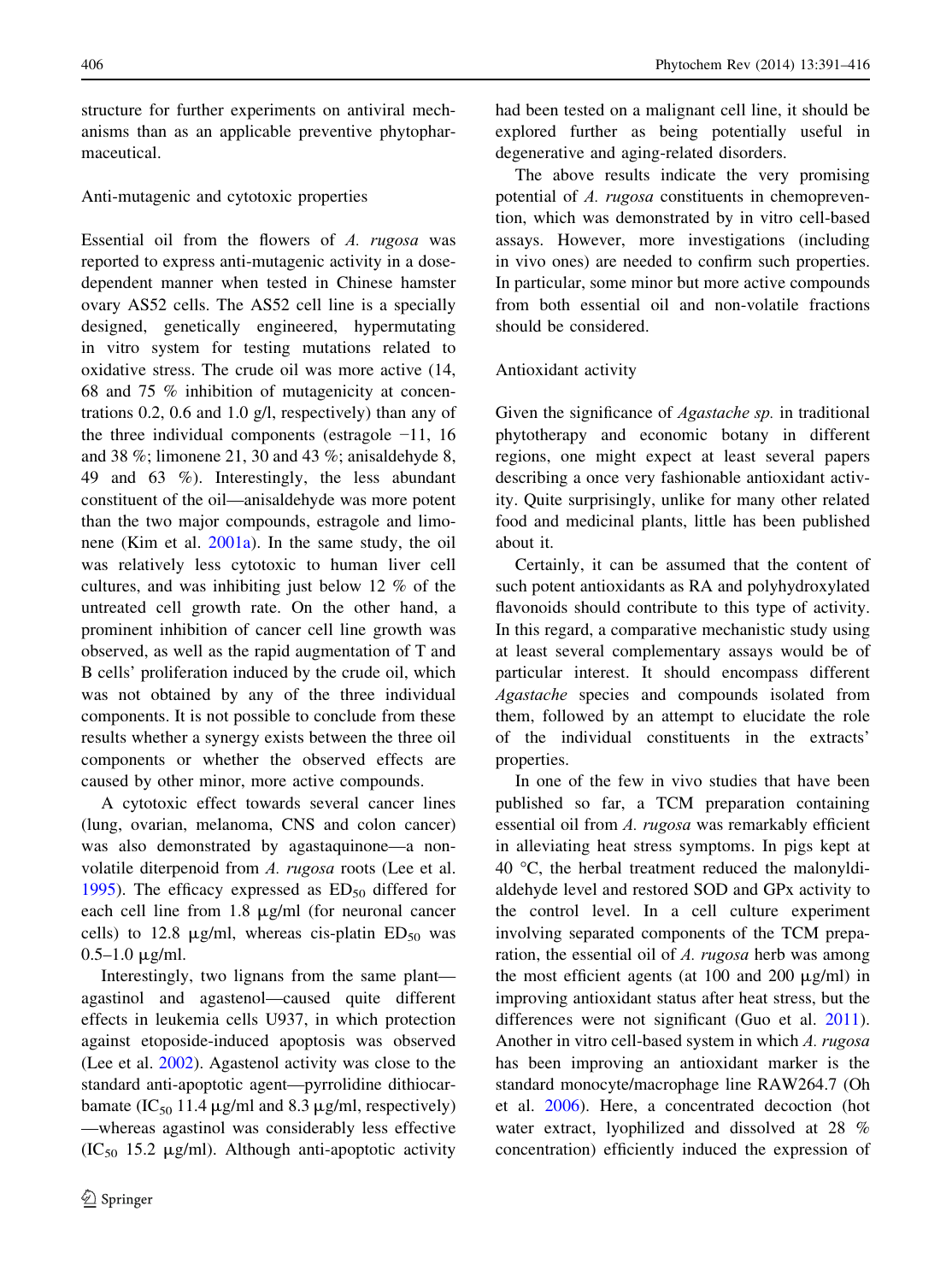HO-1—one of the isoforms of heme oxygenase (HO). This effect was concomitant with decreased hydrogen peroxide cytotoxicity upon A. rugosa extract treatment. The suggested mechanism involves the protein kinase G pathway, evidenced by the use of PKG inhibitors, which partially counteracted the A. rugosa extract's cytoprotective activity. However, the contribution of direct  $H_2O_2$  scavenging is also possible. Unfortunately, nothing is known about the particular extract constituents that may be responsible for this effect. According to Oh et al.  $(2006)$  $(2006)$ , it could be attributed to tilianin, but the authors did not check its content nor did they perform any standardization of the extract. Water extraction would most likely yield other phenolic compounds, such as caffeic acid derivatives, which could contribute to both direct antioxidant and heme oxygenase-activating mechanisms. The ability to scavenge reactive oxygen species—such as hydroxyl radicals—was also demonstrated in a screening study of 25 traditional Chinese herbs, among which a tincture (ethanol macerate) from Agastachis herba was moderately active with an  $EC_{50}$  of 4.4  $\mu$ g/ml (Wang et al. [2006](#page-25-0)). Interestingly, Agastache extract was least reactive in a total polyphenol test (29.3 mg/g gallic acid equivalents) of those with an  $EC_{50}$  was below 10 µg/ml. Bearing in mind the inaccuracy of a 'total content of…' approach in bioactivity studies, it can be speculated that, in A. rugosa, there are other compounds at work, not just Folin-Ciocalteu reagentreducing agents.

#### Cardiovascular and anti-inflammatory effects

Tilianin is frequently regarded as a major bioactive compound, especially in two of the most popular species—A. rugosa and A. mexicana. Some studies have been performed using isolated tilianin, whereas in others it was a phytochemical marker in various extracts or fractions.

Both tilianin and extract from A. rugosa had a positive effect on the early stages of atherosclerosis pathophysiology (Hong et al. [2001](#page-23-0)). In experiments with mice on a high cholesterol diet, addition of 1 % of A. rugosa methanol extract reduced the total plasma cholesterol levels (from 1065 mg/dl down to 986 mg/dl). The cholesterol content of VLDL was lower, too, but the change was not statistically significant (Hong et al. [2001](#page-23-0)).

Treatment with tilianin (0.05 % in the diet) resulted in the reduction (to 56.6 %) of the lesion area in the aortic sinuses of hyperlipidemic mice. However, the results showed no significant differences between tilianin treatment and a high cholesterol diet for the tested groups in terms of total cholesterol and HDL levels. Also, the triglyceride content was lower after tilianin supplementation in the tested groups of animals, although the results were not statistically significant (Nam et al. [2005\)](#page-24-0).

However, pretreatment with tilianin significantly suppressed (80 and 74 % at 10 and 100 μmol, respectively) the TNF-α-induced expression of vascular cell adhesion molecule-1 (VCAM-1) in the human umbilical vein endothelial cells (Hong et al. [2001\)](#page-23-0). In murine peritoneal macrophages, tilianin inhibited NF-κB activation in a concentration-dependent manner (1–10  $\mu$ mol), causing a decrease of proinflammatory cytokines' (TNF-α and IL-1β) mRNA levels (Nam et al. [2005](#page-24-0)).

Tilianin was also obtained from A. mexicana, which is actually a more abundant source of it. The antihypertensive properties of A. mexicana used in folk herbal medicine in Mexico are attributed to tilianin content (Hernandez-Abreu et al. [2009](#page-23-0)). In a comparative study of various solvent extracts prepared from herbs dried at different temperatures, vasorelaxant ex vivo activity correlated with the amount of tilianin (Hernandez-Abreu et al. [2011](#page-23-0)). However, the tilianin potency in relaxing rat aortic contractions was significantly weaker than the reference drug carbachol ( $EC_{50}$  104  $\mu$ g/ml and 0.075  $\mu$ g/ ml, respectively).

The mechanisms of hypotensive and vasorelaxant properties involve the nitric oxide/cGMP pathway and potassium channel (Hernandez-Abreu et al. [2009](#page-23-0)). A hypotensive effect on both systolic and diastolic blood pressure was confirmed in vivo using a spontaneously hypertensive rat model in which the  $ED_{50}$  was 53.51 mg/kg body weight (compared to captopril 30 mg/kg) (Hernandez-Abreu et al. [2013\)](#page-23-0). In the same study, no toxicity was found in the mouse model up to the dose of 1 g/kg, which warrants further investigation at the clinical level. However, the overall efficacy of using A. mexicana as an anti-hypertensive remedy can be disputed, as demonstrated by the study of aqueous decoctions from 10 herbs (Ibarra-Alvarado et al. [2010](#page-23-0)). Of the seven herbs that evoked relaxation, A. mexicana extract was the second weakest (24.9 % relaxation of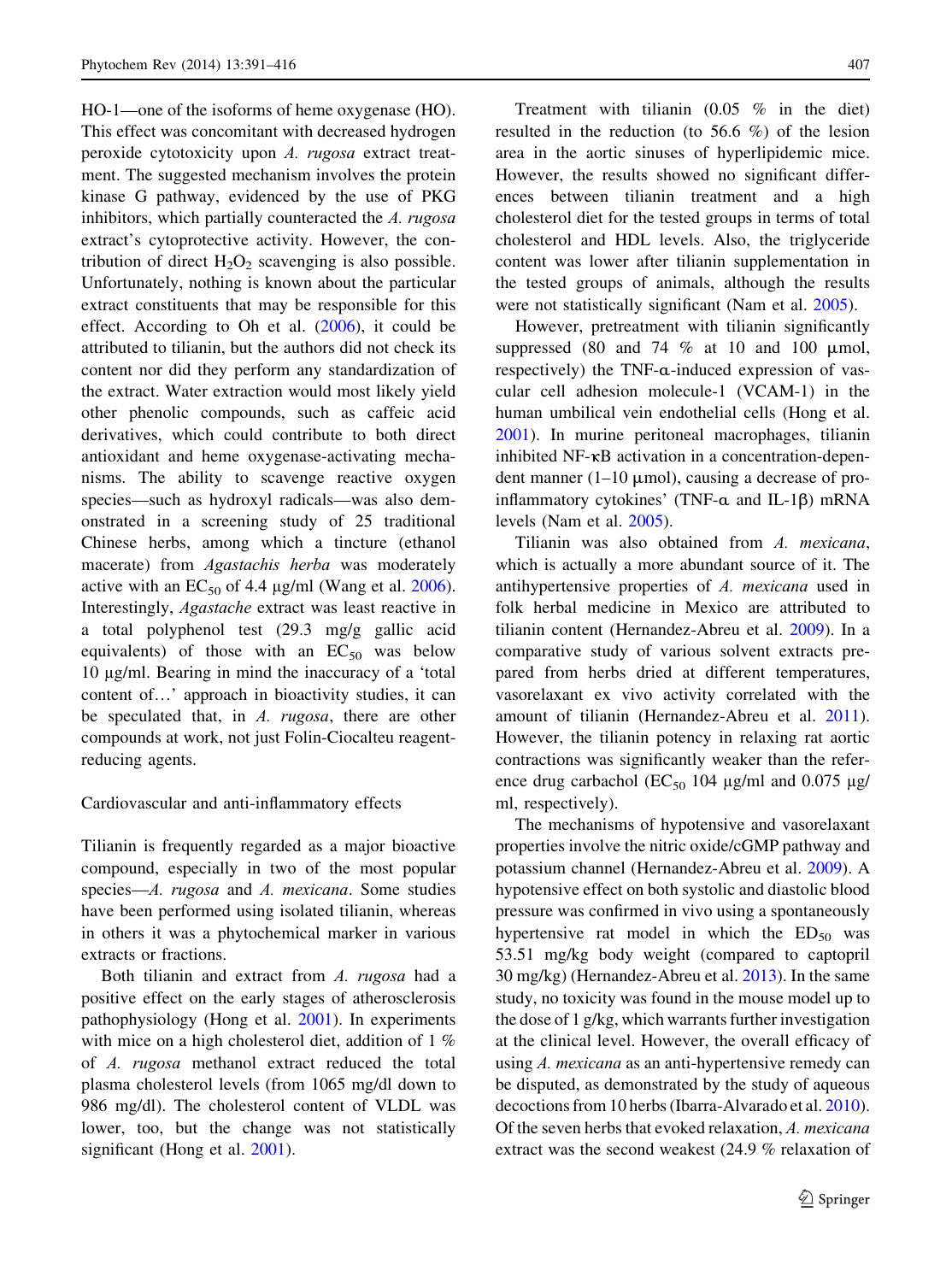pre-contracted rat aortic segments), whereas four of them (Psittacanthus calyculatus, Dracocephalum moldavica, Prunus serotina, Chiranthodendron pentadactylon) reached more than 60 % (Ibarra-Alvarado et al. [2010\)](#page-23-0). This result actually agrees with those previously mentioned, where aqueous extracts were poor in tilianin. Thus, the most popular method for preparing herbal tea is rather unlikely to be efficient against cardiovascular conditions.

#### Neurological activities

Three different solvent extracts of A. mexicana subsp. xolocotziana exhibited anti-nociceptive activity, demonstrated in an animal study using rats and mice (Gonzalez-Trujano et al. [2012](#page-23-0); Gonzalez-Ramirez et al. [2012\)](#page-23-0). In a set of complementary tests, hexane, ethyl acetate and methanol extracts from macerated inflorescences were compared. As a result, all the extracts diminished nociception in experimental animals. Differences in the extracts' polarities were reflected by their composition and the kind of induced pain that was reduced in each test. Ethyl acetate extract (containing significant amounts of ursolic acid) was the most efficient in reducing behavioral responses to pain induced by formalin, especially in the inflammatory (second) phase, while hexane extract (non-polar compounds, like pulegone and oleanolic acid) decreased reactions to heat-induced pain. However, the inflammation symptoms caused by formalin were inhibited mainly by methanol extract, which is rich in flavonoids such as acacetin and tilianin. Acacetin, present in methanol extract (14.9 mg/g), showed the highest antinociceptive activity  $(ED_{50}$  of 2 mg/kg) while that for diclofenac was 12 mg/kg and that for ursolic acid was 3 mg/kg. Spasmolytic response was also observed for acacetin at a concentration of 3.5 µmol. Furthermore, the same papers report a lack of gastric toxicity with high doses (1 g/kg body weight) of extracts. The same extracts protected gastric mucosa against lesions caused by the oral administration of absolute ethanol. This study suggests a possible application of a complex preparation from this herb in alleviating various paincausing disorders, and confirms the typical ethnomedicinal use of A. mexicana in such conditions.

Likewise,  $(R)-(+)$ -pulegone from the essential oil of A. rugosa (syn. A. formosana) also exhibited antinociceptive activity against heat- and chemicallyinduced pain in mice, as well as CNS-depressing and anticonvulsant effects (de Sousa et al. [2011\)](#page-23-0). It is not known what the cellular mechanisms of such activity are, but some structural resemblance to menthol (a widely-used monoterpene targeting several mediators in pain receptors, including kappa-opioid) could guide further research into pulegone and Agastache essential oil (Kamatou et al. [2013\)](#page-23-0).

The aqueous extract of A. mexicana leaves exhibited antidepressant-like activity (Molina-Hernandez et al. [2000](#page-24-0)). The results of three different tests (an Elevated plus-maze test, a forced swimming test and an open field test) revealed the anxiogenic-like effect of A. mexicana extract rather than anxiolytic-like activity. In the elevated plus-maze test, A. mexicana water extract reduced open-arms exploration; the results of the forced swimming test also showed no antidepressant-like effect of the extract (12.0 mg/kg body wt.), tested on rats' behavior using pentylenetetrazole (15 mg/kg body wt.) and desipramine (32 mg/kg body wt.) as control substances. However, when it was administrated together with desipramine, it increased the antidepressant-like effect of the latter, similar to the effect of pentylenetetrazole and desipramine co-administration. The open field test revealed no sedative effect of water extract of A. mexicana at the doses used. Again, the study is in partial agreement with traditional folk indications for this plant, but it also argues against its uncritical use as an anxiolytic remedy.

#### Biocidal activity

Somehow distinct from above described pharmacological and preventive properties are the pesticidal activities of various substances from the Agastache species. Some of the results presented below indicate the real applicative potential of as environmentally friendly, biodegradable crop- and foodstuff-protection products.

A. rugosa methanol extract obtained by maceration exhibits insecticidal activity against stored products pests, such as the beetle species Lasioderma serricorne (infesting tobacco products) (Kim et al. [2003a\)](#page-24-0) as well as Sitophilus oryzae (rice weevil) and Callosobruchus chinensis (bean weevil) (Kim et al. [2003b\)](#page-24-0).

The insecticidal properties against various stored product-infesting beetles were also evidenced by A. foeniculum essential oil. The pests efficiently targeted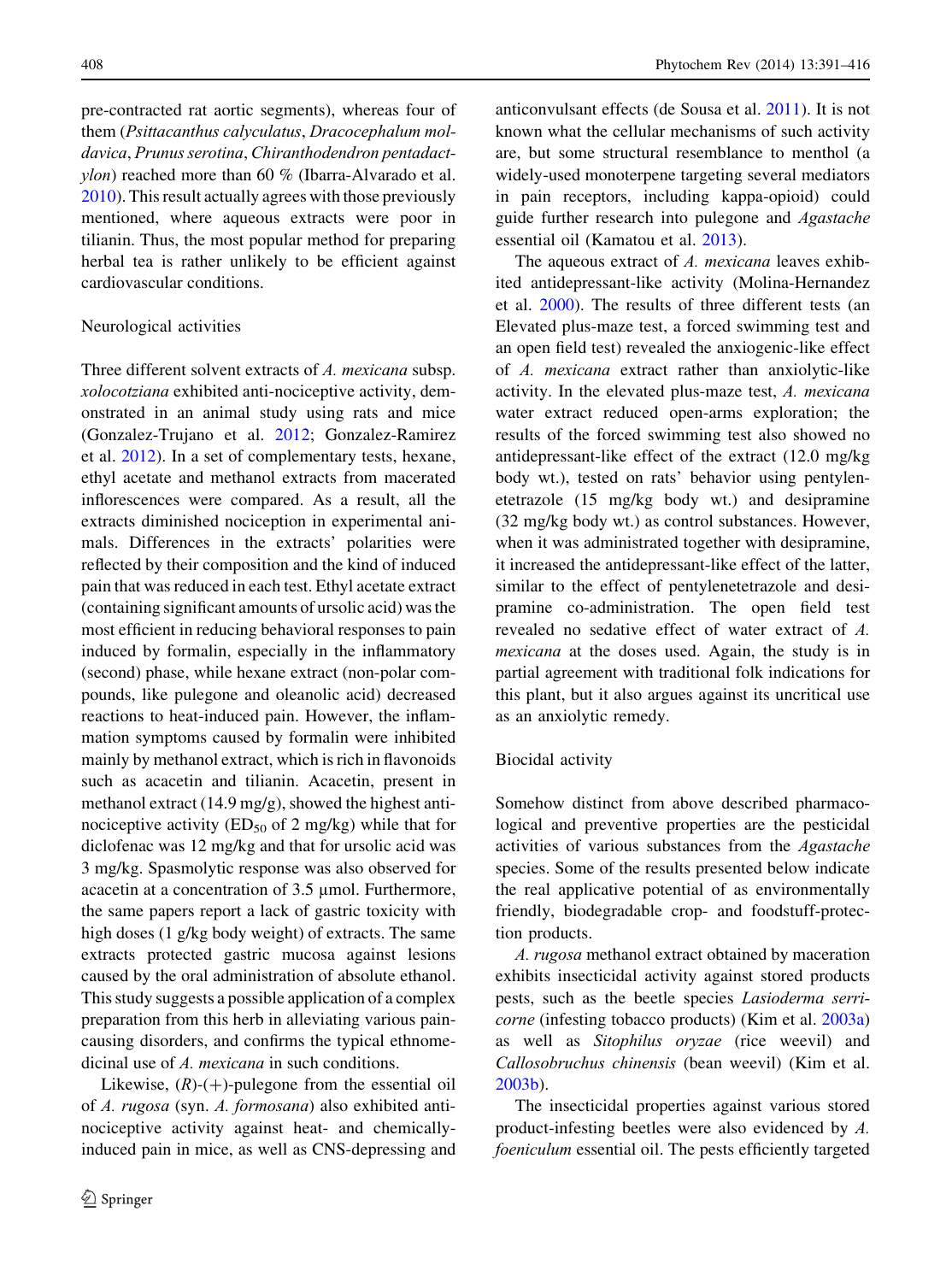by estragole and 1,8-cineole-rich oil included: L. serricorne (saw-toothed grain beetle), Oryzaephilus surinamensis L. (a major pest of oilseeds, such as nuts, sunflowers and other foodstuffs), the red flour beetle (attacking mainly ground starch materials) Tribolium castaneum Herbst, and the lesser grain borer Rhyzopertha dominica F. (a pest of cereal grains) (Ebadollahi [2011](#page-23-0); Ebadollahi et al. [2010,](#page-23-0) [2013\)](#page-23-0). A. rugosa has also been suggested as one of the plants that may serve as an alternative source of mite control fumigants for Dermanyssus gallinae De Geer, an important blood-sucking poultry ectoparasite causing losses in flocks of egg-laying hens (Kim et al. [2007](#page-24-0)).

A. rugosa essential oil was also efficient in killing Meloidogyne incognita—a root-knot nematode. However, the tested plant represented a chemotype with over 50 % methyleugenol and just 8.55 % estragole (Li et al. [2013\)](#page-24-0). Weak nematicidal activity was also exhibited by A. rugosa essential oil against the Pinewood nematode Bursaphelenchus xylophilus (Andres et al. [2012](#page-22-0)). A. mexicana methanol extract tested against parasitic flatworm (Fasciola hepatica) in a screening study on 19 herbal species from Mexico did not show any fasciolicide properties (Vera-Montenegro et al. [2008](#page-25-0)). With regard to crop protection, even the attractant properties of estragole and other phenylpropanoids from Agastache, could be utilized as semiochemical bait ingredients for controlling diabroticide rootworm beetles (Metcalf and Lampman [1989](#page-24-0)).

#### Herbal drug formulae

'Huoxiang' (Agastachis herba) is one of the 50 fundamental herbs used in TCM. It can be utilized as a single drug or as an ingredient in the multicomponent formulations most commonly used by TCM and other East Asian traditional phytotherapy systems (Table 4).

One noteworthy example of a multidrug formula containing A. rugosa is Gan-lu-xiao-du-dan, used in chronic hepatitis. This drug, consisting of 10 herbs, has been among the 10 most popular traditional Chinese medicines prescribed in Taiwan for hepatitis (Chen et al. [2008](#page-22-0)).

Another example of a Chinese patent medicine containing A. rugosa leaf water extract is Qiwei Baizhu Powder (QWBZP). Other ingredients in QWBZP include the roots of Panax ginseng, Atractylodes macrocephala, Pueraria lobata, Saussurea costus, Glycyrrhiza uralensis and a mushroom—Poria cocos (Wu et al. [2010\)](#page-25-0). This herbal preparation is effective against HRV (human rotavirus) infection and has been studied in baby mice who suffered from diarrhea. In this study, QWBZP extract stimulated the gene transcription of several interleukins and IFN- $\gamma$  in intestinal mucosa epithelial cells, as well as modulated CD8 T cell subset density. The effect of the preparation was comparable to the standard antiviral drug Ribavirin.

There is also a traditional Korean formula—called 'Sopoongsan'—which contains A. rugosa among 12 ingredients. Sopoongsan is composed of water or

Table 4 Examples of herbal formulae containing Agastache rugosa

| Name of the formula                        | Plant material | Use/indications                                                                             | Country                    | References                |
|--------------------------------------------|----------------|---------------------------------------------------------------------------------------------|----------------------------|---------------------------|
| Ya-hom                                     | Whole plant    | Stomach discomfort                                                                          | Thailand                   | Suvitayavat et al. (2004) |
| One of the 600 types<br>of plant materials | Whole plant    | Food uses                                                                                   | Taiwan                     | Chau and Wu $(2006)$      |
| Sopoongsan                                 | Not reported   | Anti-inflammatory<br>Anti-microbial<br>Anti-allergy<br>Anticancer activity<br>In human skin | Korea                      | Lee et al. $(2007)$       |
| Gan-lu-xiao-du-dan                         | Not reported   | Chronic hepatitis                                                                           | Taiwan (Republic of China) | Chen et al. $(2008)$      |
| OWBZP                                      | Leaves         | Infantile diarrhea caused<br>by rotavirus                                                   | China (P.R.C.)             | Wu et al. (2010)          |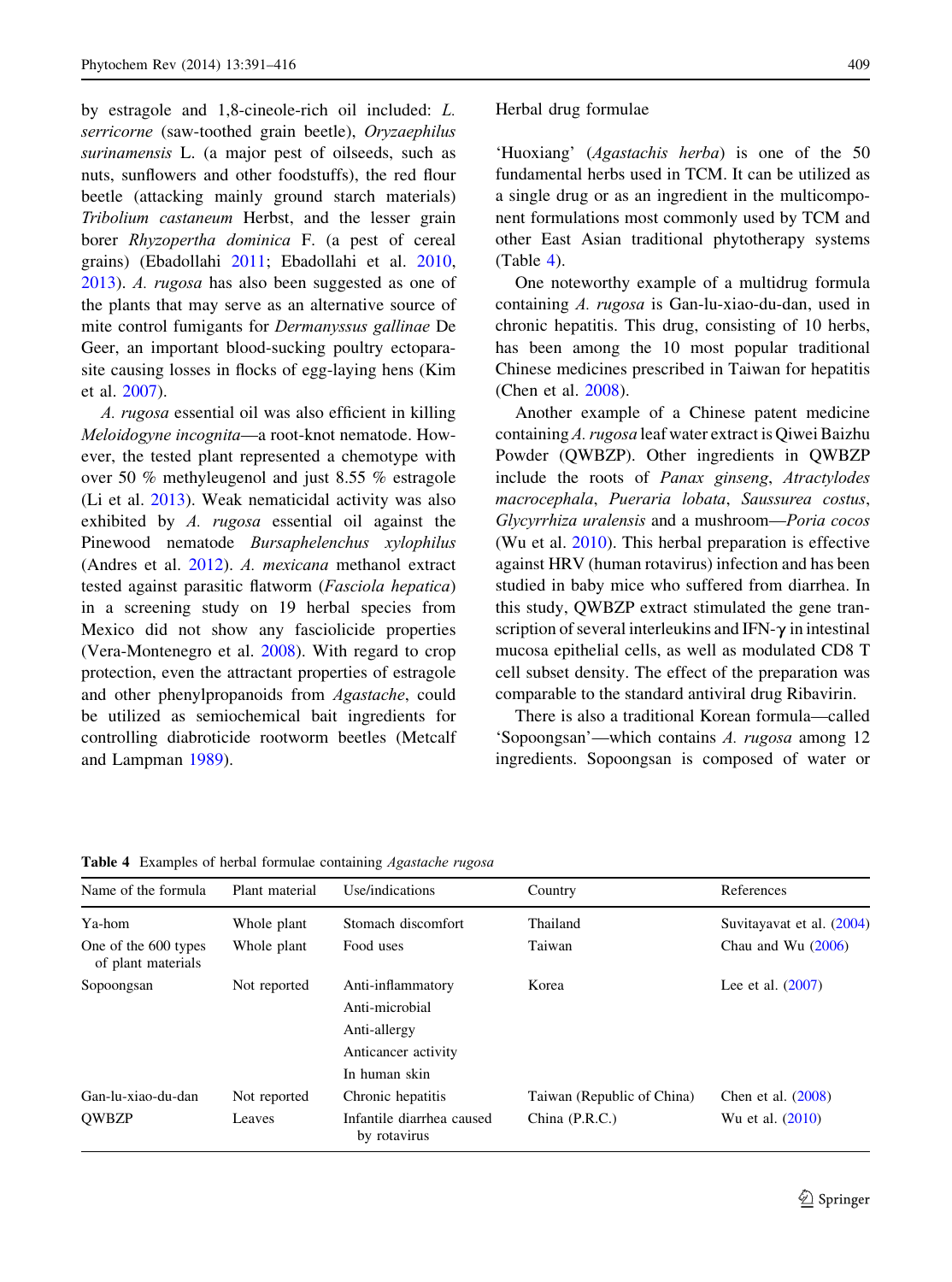ethanol extracts from various plant species (besides A. rugosa, these are Nepeta japonica, Glycyrrhiza uralensis, Panax ginseng, Cnidium officinale, Peucedanum japonicum, Dendrobium nobile, Angelica koreana, Citrus unshiu, Magnolia officinalis), one mushroom species (Poria cocos) and one insect species—silk moth (Bombyx mori). This oriental medicinal prescription has been reported to exhibit anti-inflammatory, anti-microbial, anti-allergy and anticancer activity on human skin (Lee et al. [2007](#page-24-0)).

In Thailand, one of the folk herbal drug formulae used for the treatment of stomach discomfort is Yahom. It contains the entire plant of A. rugosa among 16 other plant substances (Suvitayavat et al. [2004](#page-25-0)). The ability of this formula to inhibit gastric acid secretion was evidenced in rats treated with histamine or carbachol (a synthetic acetylcholine derivative). Ya-hom treatment decreased pepsin and protein secretory rates and inhibited histamine-induced gastric mucosal blood flow. The effect was observed in a time- and dose-dependent manner. Moreover, Yahom enhanced visible gastric mucus secretion. The above effects support the use of this preparation against stomach discomfort (Suvitayavat et al. [2004](#page-25-0)). The research on composite preparations is not as advanced as on individual herbs or phytochemicals, due to its complexity and difficulties in reliable data analysis. However, the results obtained to date suggest the important contribution of A. rugosa to therapeutic properties of such preparations widely used in Asian phytomedicine.

#### Biosynthesis of active compounds

The molecular level of the biosynthesis of specialized metabolites of Agastache has so far been considered in only two published articles, both using A. rugosa. The earlier one (Maruyama et al. [2002\)](#page-24-0) reported cloning and the functional expression of an enzyme responsible for the production of a monoterpene (limonene), while the more recent one (Tuan et al. [2012\)](#page-25-0) described the expression of several key genes for early, committed steps of the biosynthesis of phenolic compounds.

The d-Limonene synthase gene from A. rugosa was cloned using a polymerase chain reaction (PCR) based on the highly conserved sequences among terpene synthases (TSs) (Maruyama et al. [2002](#page-24-0)). Most of the synthase genes that had previously been discovered in various species of the Lamiaceae family encoded for the *l*-limonene synthases, and only one—from Schizonepeta tenuifolia—for the denantiomer (Maruyama et al. [2002](#page-24-0)). A. rugosa is a proper model for the characterization of d-limonene synthase, since the plant produces  $d$ -limonene and its downstream biosynthetic derivatives l-pulegone and  $l$ -isomenthone. The complete  $A$ . rugosa limonene synthase gene  $(Ar-lms)$  is a sequence of 2,077 nucleotides, and contains a 1,839 bp translated region encoding 613 amino acids. The deduced amino acid sequence contains a putative plastid-targeting fragment at its N-terminus. The recombinant A. rugosa limonene synthase gene was functionally expressed using an in vitro cell free-transcription/translation system. The recombinant protein yielded d-limonene as a single product of the enzymatic reaction from GPP (geranyl pyrophosphate). A. rugosa limonene synthase showed a high homology to the synthases (d- and l-limonene synthases) of closely-related species from the same plant family, indicating only a few amino acids' residues that are the responsible for the stereochemistry of the enzyme. The highest homology (87.3 %) was found with the  $d$ -limonene synthase from Schizonepeta tenuifolia, and the molecular weight (60 kDa) of both proteins was identical. The deduced amino acid sequence of the dlimonene synthase gene from A. rugosa, exhibits a relatively high homology to the l-limonene synthase of other Lamiaceae species, such as: Mentha spicata (70.8 %), M. longifolia (70.6 %), Perilla frutescens  $(62.8\%)$  and P. citriodora  $(62.7\%)$ . The comparison between d- and l-limonene synthase amino acid sequences from several Lamiaceae species indicated 11 amino acid residues (four aromatic and seven acidic) as candidates for controlling the stereospecificity of the enzymatic reactions. The transcription of the genes involved in the early steps of phenylpropanoid biosynthesis was examined in A. rugosa using quantitative real-time PCR (Tuan et al. [2012\)](#page-25-0). The expression patterns of these enzymes (phenylalanine ammonia-lyase (PAL), cinnamate 4-hydroxylase (C4H), 4-coumarate: CoA ligase (4CL), chalcone synthase (CHS) and chalcone isomerase (CHI)) were correlated to the RA and tilianin contents in different organs.

The cDNA of two genes encoding the enzymes (chalcone synthase and chalcone isomerase) involved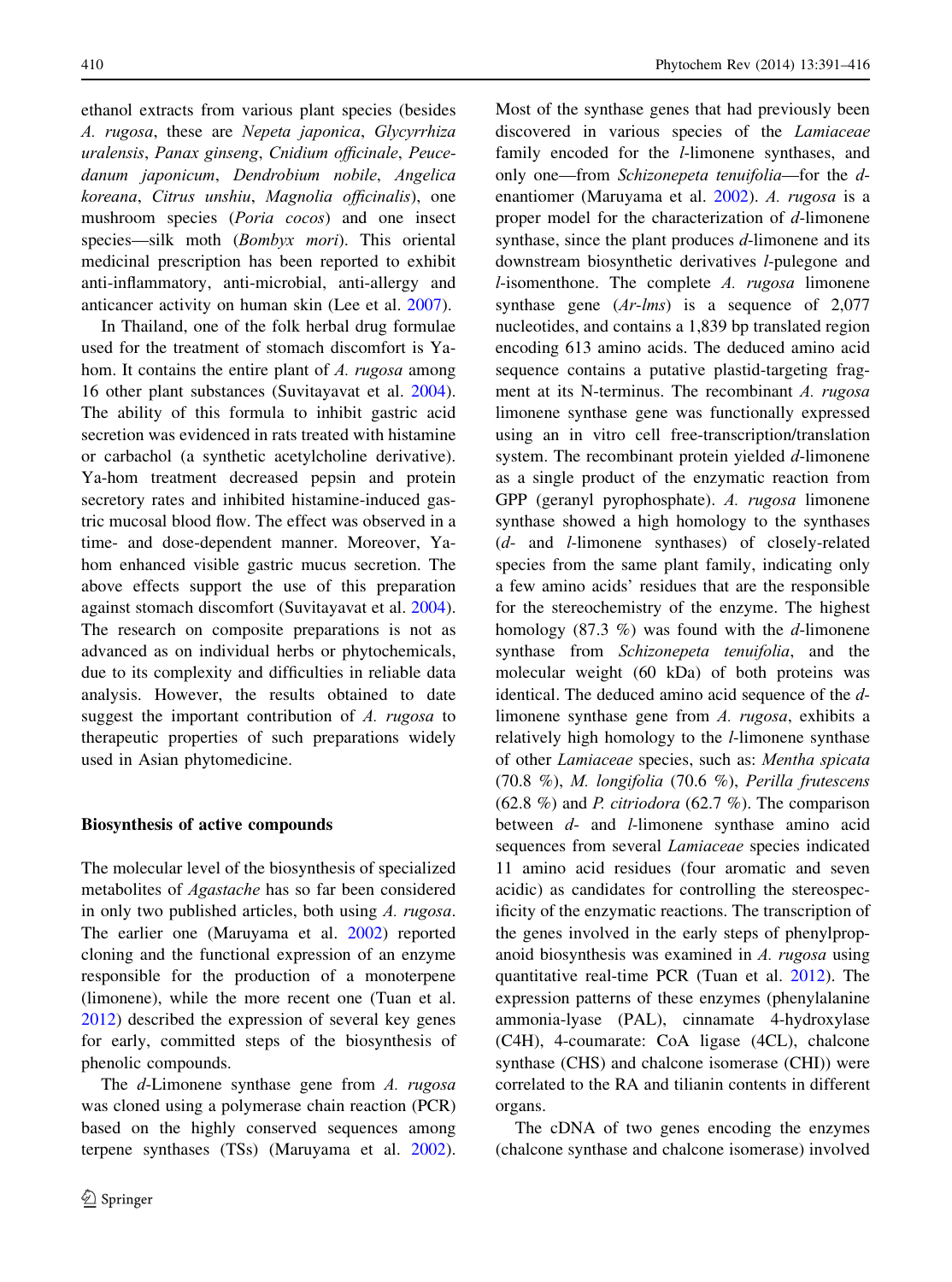in the biosynthesis of tilianin in A. rugosa were also isolated and characterized (Tuan et al. [2012\)](#page-25-0). CHS and CHI have demonstrated a high homology with respect to the enzymes of other species. For instance, the A. rugosa CHS amino acid sequence has a 95 % identity and 98 % similarity with Perilla frutescens CHS (Lamiaceae), a 95 % identity and 98 % similarity with Solenostemon scutellarioides CHS (Lamiaceae), a 93 % identity and 96 % similarity with Misopates orontium CHS (Plantaginaceae), and a 92 % identity and 96 % similarity with Mazus pumilus CHS (Phrymaceae). The results of homology analysis indicated four A. rugosa amino acid residues defined for the active sites (Cys 164, Phe 215, His 303 and Asn 336) that are conserved in all the identified chalcone synthases. The A. rugosa chalcone isomerase was highly homologous to Perilla frutescens CHI (79 % identity and 88 % similarity), Scutellaria baicalensis CHI—Lamiaceae (78 and 89 % similarity), Camelia sinensis CHI—Theaceae (75 % identity and 88 % similarity), and Dianthus caryophyllus CHI—Caryophyllaceae (74 % identity and 87 % similarity). In the A. rugosa CHI, four residues were found (Thr 60, Tyr 118, Asn 125 and Ser 202) that had already been known as active sites of chalcone isomerases.

The comparative analysis of the gene transcription level of biosynthetic enzymes and the content of secondary metabolites (acacetin, tilianin and RA) showed the constitutive expression of the genes in all organs. The highest transcript levels of ArPAL and Ar4CL were found in leaves, whereas ArC4H, ArCHS and ArCHI reached their highest expression in flowers. In roots, all five genes were expressed at a relatively low level (Tuan et al. [2012\)](#page-25-0). These results reveal a complex regulation mechanism of the biosynthesis of A. rugosa flavonoids (acacetin, tilianin) and RA. The highest expression (= transcript accumulation) of A. rugosa PAL and 4CL in leaves as well as *C4H* in flowers corresponded to a relatively high content of RA in those plant organs. Yet, a significant amount of RA was present in the roots, where the transcript levels of PAL, C4H and 4CL were low. Mechanisms for the allocation of specific metabolites and metabolite fluxes within the plant body require more studies, which should focus especially on more downstream biosynthetic enzymes and genes, as well as on possible transport between tissues and organs.

Agastache in in vitro cultures and the production of secondary metabolites

Plant in vitro cultures have been applied mainly to A. rugosa and only rarely to other species (two reports on A. foeniculum) for such purposes as micropropagation (Mazur and Reshetnikov [2005;](#page-24-0) Kayani et al. [2013;](#page-23-0) Zielińska et al. [2011](#page-25-0)) and as a model system for studying the biosynthesis regulation of volatile (Menghini et al. [1992](#page-24-0); Shin et al. [2001](#page-25-0); Zielińska et al. [2011](#page-25-0)) and non-volatile specialized metabolites, as well as the efficient production of desired compounds such as RA (Mazur et al. [2008](#page-24-0); Xu et al. [2008;](#page-25-0) Kim et al. [2013](#page-24-0)).

Different organ and tissue cultures were initiated, including callus from various explants, suspension cell cultures and organs (shoots and roots). Hairy roots were also induced by transformation with Agrobacterium rhizogenes.

For the in vitro shoot multiplication of A. rugosa, 6-bezylaminopurine was the favored cytokinin for inducing a morphogenetic response, and stem nodal segments were the optimal explants for forming multiple shoots (Mazur and Reshetnikov [2005](#page-24-0); Zielińska et al. [2011\)](#page-25-0). Furthermore, the total shoot number per explant was higher when the proliferation medium was supplemented with a natural auxin (indole-3-acetic acid) rather than a synthetic auxinic herbicide (picloram) (Zielińska et al. [2011\)](#page-25-0).

A micropropagation protocol using shoot multiplication from nodal explants, followed by rooting and acclimation, was also established for A. foeniculum (syn. A. anisata) (Kayani et al. [2013\)](#page-23-0). As with A. rugosa, the best performance (eight shoots per explant) was achieved on a BA- and IAA-supplemented MS medium. Great diversity was observed in the headspace volatile metabolites' profiles in A.  $rugosa$  shoot cultures (Zielińska et al. [2011\)](#page-25-0). The composition of the volatiles emitted from the shoots growing on media supplemented with exogenous plant growth regulators was significantly different from the intact plant phytochemical profile. Under in vitro conditions, monoterpenes such as limonene, pulegone, menthone and isomenthone predominated, whereas estragole was present only in trace amounts. The estragole content in in vitro-germinated seedlings and intact plants was significantly higher (21 and 95 %, respectively). On the other hand, the content of individual monoterpenes also varied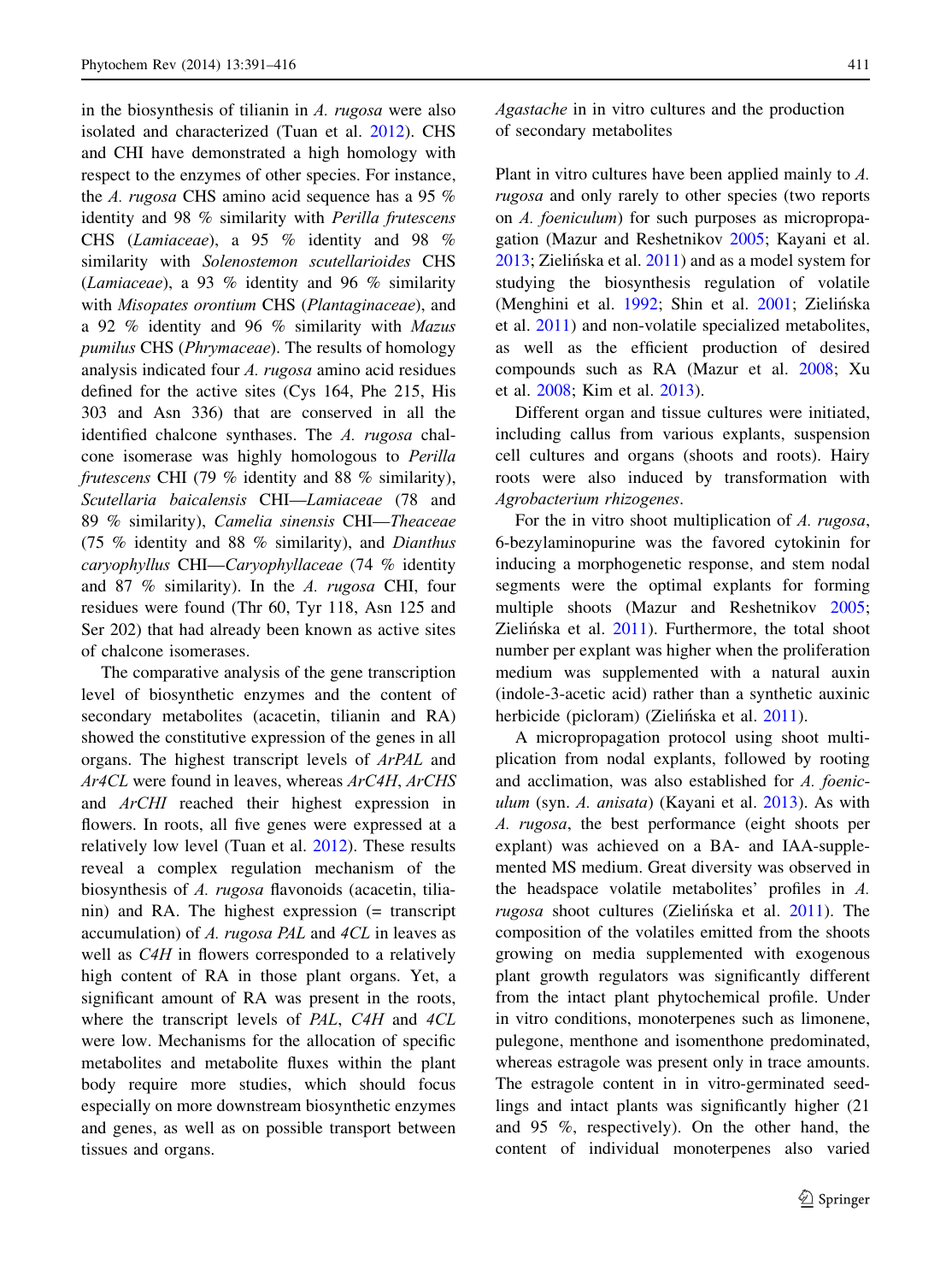between different hormonal treatments. For example, pulegone constituted 12.2–92.7 % of the total headspace volatiles analyzed by SPME–GC–MS, isomenthone from 0.1 to 26.4 %, and  $\alpha$ -pinene (which was absent from conventionally grown plants) from 1.6 to 25.9 %. These results show that in vitro conditions can greatly influence the proportions between phenylallyls and monoterpenes, as well as between different monoterpenes (Zielinska et al. [2011\)](#page-25-0). In contrast, the shoot cultures of A. foeniculum produced mainly estragole but only traces of another volatile phenylpropanoid—trans-anethole. The culture media's supplementation with the precursor of a general phenylpropanoid pathway—shikimic acid enhanced the concentration of methyl chavicol, and several pigments (i.e., chlorophyll a, chlorophyll b and carotenoids). No direct correlation between estragole content and pigment concentration was observed (Menghini et al. [1992](#page-24-0)).

In a suspension cell culture of  $A$ . *rugosa* initiated from a leaf-derived callus maintained in the dark, hydrocarbons and sesquiterpenes were mostly identified, whereas elicitation with methyl jasmonate or jasmonic acid (both at  $100 \mu M$ ) and illumination with white light resulted in more monoterpenes and a low amount of estragole (0.58 %) (Shin et al. [2001\)](#page-25-0). The results of another study (Kim et al. [2001b](#page-24-0)) also show that non-differentiated cells differ in the volatile metabolite production profile. In the suspension cultures also obtained from leaf calluses, 3-hydroxy-2-butanone was the most abundant compound, followed by 2,4,5-trimethyl-3-oxazoline, 1,2,4-trimethylbenzene and 1,3-butanediol. Estragole and other typical compounds of the species were not detected. In plants regenerated via in vitro cultures, the content of secondary metabolites (such as total phenolics, flavonoids, acacetin and tannins) also deviated from conventionally grown plants (Mazur et al. [2008](#page-24-0)).

A. rugosa suspension cultures maintained on media containing 2,4-D (0.5 mg/l) and kinetin (0.1 mg/l) produced only low amounts of RA (Kim et al. [2001c\)](#page-24-0). The highest content of RA (slightly exceeding 0.4 mg/g d.w.) was obtained on the eighteenth day during the stationary phase of the culture in the cells, but not in the culture medium. Better results for RA production in suspension cultures of A. rugosa were obtained by treatment with benzothiadiazole combined with a yeast elicitor.

The experiments with elicitation enhanced the production of RA in the suspension cells by a factor of 11.4, but the maximum content of this compound reached only 5 mg/g of dry weight. The benzothiadiazole alone had no effect on RA production. However, in later experiments similar suspension cultures were able to accumulate much higher quantities of RA. The best cell growth (7.0 g/l) and RA production (10.7 mg/g d.w.) were observed on a MS medium supplemented with BAP (0.1 mg/l) and with 2,4-D (2 mg/l). A slightly higher content for the RA (11.5 mg/g d.w.) was achieved after culturing the suspension cells on B5 (Xu et al. [2008](#page-25-0)).

In the most recent report, the elicitation of cell cultures with methyl jasmonate  $(50 \mu M)$  resulted in a more than five-times higher accumulation of RA, up to 36.58 mg/g (Kim et al. [2013\)](#page-24-0), which was similar to the value obtained—for example—in Lavandula vera (33.2 g/l d.w.) (Georgiev et al. [2004](#page-23-0)).

A metabolomic and transcript analysis of the key biosynthetic genes encoding the enzymes for early committed steps in phenylpropanoid metabolism, such as phenylalanine ammonia lyase (ArPAL), cinnamate-4-hydroxylase (ArC4H), and 4-coumarate: coenzyme-A (CoA) ligase (Ar4CL), was published recently by Kim et al. [\(2013](#page-24-0)). The experiment using A. rugosa cell cultures elicited with methyl jasmonate demonstrated that both phenolic acids (p-coumaric, p-hydroxybenzoic, ferulic, rosmarinic) and precursors for the phenylpropanoid biosynthetic pathway (such as aromatic amino acids and shikimate) were induced as a response to MeJA treatment. The increased RA accumulation in the elicited cells might be due to the activation of the phenylpropanoid genes ArPAL, ArC4H and Ar4CL, whose transcripts were increased by a factor of 9.2, 7.8 and 7.4, respectively (Kim et al. [2013\)](#page-24-0). Hairy roots were induced by the infection of the leaves and stem sections of A. rugosa with the *Agrobacterium rhizogenes* B1000 strain. The maximum biomass growth of 14.1 g/l in a basal liquid MS medium was achieved after 2 weeks of culture. In the hairy root cultures, the RA content reached 116.3 mg/g dry weight after 14 days of culture (Lee et al. [2008\)](#page-24-0). It was significantly higher than the best results obtained from cell cultures and the roots of A. rugosa. The efficiency of this system is comparable to other representatives from Lamiaceae, like Hyssopus officinalis, Ocimum basilicum, Salvia miltiorrhiza and S. officinalis, usually reaching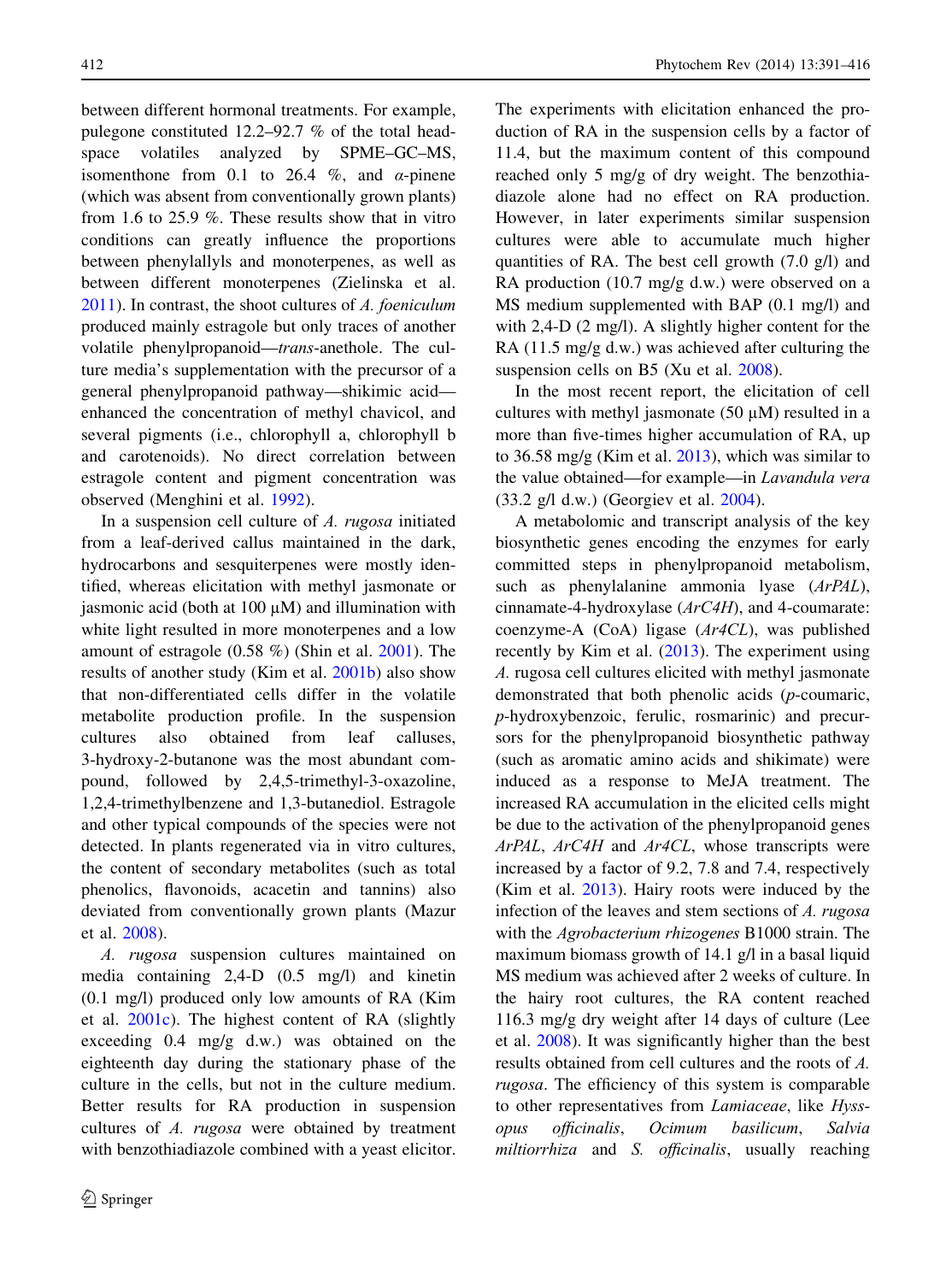<span id="page-22-0"></span>between 5 and 15 % of dry weight (reviewed by Park et al. [2008](#page-25-0)).

Closing remarks and future outlook

All the above-mentioned findings suggest the importance of A. rugosa for East Asian traditional medicine, which can be expected to extend to other regions, similar to the already more popular herbs from Lamiaceae. Two American species—currently more common as ornamentals—should also be considered as prospective phytomedicines. For this to occur, more research is needed, both on whole crude drugs and on purified fractions and individual compounds.

The role of individual components in the determination of medicinal properties is yet to be elucidated and the mechanisms of action verified. This also applies to multi-herb formulas (most commonly administered in traditional medicine) in order to understand the contribution of each constituent as well as any potentially synergistic or additive relationships.

Another question concerns how genetic diversity, already existing in the form of many ornamental varieties, affects phytochemical composition and medicinal properties, as exemplified by the case of A. mexicana subspecies (Estrada-Reyes et al. [2004](#page-23-0)).

Issues relating to the diversity and variability of essential oil composition and yield must be resolved as a prerequisite for proper quality management and standardization procedures. In this respect, the biotechnological approach may become the appropriate solution. It applies equally to the composition of nonvolatile phytochemicals, such as tilianin and other flavones, phenolic acids, rare diterpenoids and triterpenoids. The latter two groups—except for ursolic acid—have not been sufficiently studied in terms of their bioactivity or the possibility of obtaining applicable amounts for pharmaceutical use. These compounds are also promising as biological pesticides, especially in the protection of stored crops attacked by pest invertebrates.

In the near future, we will most likely witness a flurry of publications dealing with various aspects of bioactivity and molecular phytochemistry in Agastache. We hope that this review will inspire more researchers to consider those beautiful and healthy plants worth studying, as well as funding agencies in supporting such research.

Acknowledgments This article is based on the work supported by grant from the National Research Center (NCN) within the Preludium scheme No. 2011/01/N/NZ4/ 01152.

Open Access This article is distributed under the terms of the Creative Commons Attribution License which permits any use, distribution, and reproduction in any medium, provided the original author(s) and the source are credited.

#### **Referencess**

- Andres MF, Gonzalez-Coloma A, Sanz J et al (2012) Nematicidal activity of essential oils: a review. Phytochem Rev 11:371–390
- Ayers G, Widrlechner MP (1994) The genus Agastache as bee forage: a historical perspective. Am Bee J 134(5):341–348
- Bansod S, Rai M (2008) Antifungal activity of essential oils from Indian medicinal plants against human pathogenic Aspergillus fumigatus and A. niger. World J Med Sci 3 (2):81–88
- Błaszczyk T, Krzyżanowska J, Lamer-Zarawska E (2000) Screening for antimycotic properties of 56 Traditional Chinese Drugs. Phytother Res 14:210–212
- Bruni R, Bianchi A, Bellardi MG (2007) Essential oil composition of Agastache anethiodora Britton (Lamiaceae) infected by cucumber mosaic virus (CMV). Flavour Fragr J 22:66–70
- Bye R, Linares E, Ramamoorthly TP et al (1987) Agastache mexicana subsp. xolocotziana (Lamiaceae), a new taxon from the Mexican medicinal plants. Phytologia 62:157–163
- Cano Asseleih L (1997) Flora medicinal de Veracruz. I. Inventario etnobotanico. Universidad Veracruzana, Xalapa, Veracruz, Mexico
- Cantino PD, Harley RM, Wagstaff SJ (1992) Genera of Labiatae: status and classification. In: Harley RM, Reynolds T (eds) Advances in Labiatae Science. Royal Botanic Gardens, Kew, UK
- Chae YA, Hyun-Choong O, Song JS (2005) Variability of the volatile composition of Agastache rugosa in South Korea. Acta Hortic 675:59–64
- Chae SC, Lee SW, Kim JK et al (2013) Variation of carotenoid content in Agastache rugosa and Agastache foeniculum. Asian J Chem 25(8):4364–4366
- Charles DJ, Simon JE, Widrlechner MP (1991) Characterization of essential oil of Agastache species. J Agric Food Chem 39(11):1946–1949
- Charles DJ, Simon JE, Glowacki C et al (1992) The major essential oil constituents of Agastache spp. Acta Hortic 306:327
- Chau CF, Wu SH (2006) The development of regulations of Chinese herbal medicines for both medicinal and food uses. Trends Food Sci Tech 17:313–323
- Chen FP, Kung YY, Chen YC et al (2008) Frequency and pattern of Chinese herbal medicine prescriptions for chronic hepatitis in Taiwan. J Ethnopharmacol 117:84–91
- Corrigan EE (2002) Agastache scrophulariifolia (Willd.) Kutze Purple Giant Hyssop. New England Plant Conservation Program. New England Wild Flower Society 180:1–22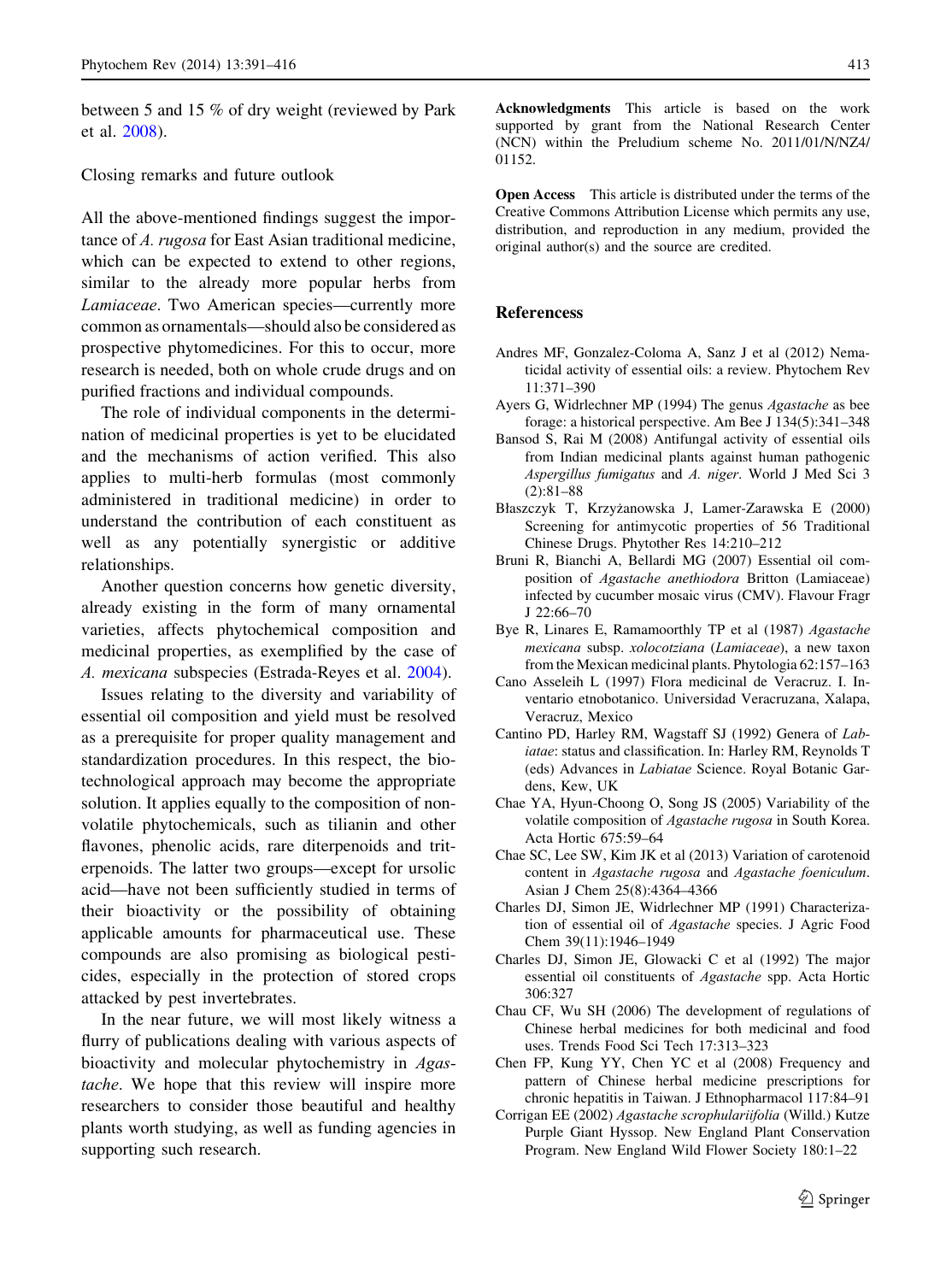- <span id="page-23-0"></span>Dapkevicius A, Venskutonis R, Van Beek TA et al (1998) Antioxidant activity of extracts obtained by different isolation procedures from some aromatic herbs grown in Lithuania. J Sci Food Agric 77:140–146
- De Sousa DP, Nobrega FF, de Lima MR et al (2011) Pharmacological activity of  $(R)-(+)$ - pulegone, a chemical constituent of essential oils. Z Naturforsch 66c(7–8):353– 359
- Depo Y, Chaumont J-P, Millet J (1998) Antibacterial activity on skin and chemical composition of the volatile oils from Agastache rugosa and Pogostemon cablin. J Microbiol 18:1–4. [http://en.cnki.com.cn/Article\\_en/CJFDTOTAL-WSWX199](http://en.cnki.com.cn/Article_en/CJFDTOTAL-WSWX199804000.htm) [804000.htm](http://en.cnki.com.cn/Article_en/CJFDTOTAL-WSWX199804000.htm)
- Dragland S, Senoo H, Wake K et al (2003) Several culinary and medicinal herbs are important sources of dietary antioxidants. J Nutr 133:1286–1290
- Dung NX, Cu LD, Thai NH et al (1996) Constituents of the leaf and flower oils of Agastache rugosa (Fisch. et Mey) O. Kuntze from Vietnam. J Essent Oil Res 8:135–138
- Ebadollahi A (2011) Chemical constituents and toxicity of Agastache foeniculum (Pursh) Kuntze essential oil against two stored-product insect pests. Chil J Agr Res 71(2):212– 217
- Ebadollahi A, Safaralizadeh MH, Pourmirza AA et al (2010) Toxicity of essential oil of Agastache foeniculum (Pursh) kuntze to Oryzaephilus surinamensis L. and Lasioderma serricorne F. J Plant Prot Res 50(2):215–219
- Ebadollahi A, Khosravi R, Sendi JJ et al (2013) Toxicity and physiological effects of essential oil from Agastache foeniculum (Pursh) Kuntze against Tribolium castaneum Herbst (Coleoptera: Tenebrionidae) larvae. Ann Rev Res Biol 3(4):649–658
- Estrada-Reyes R, Hernandez EA, Garcıa-Argaez A et al (2004) Comparative chemical composition of Agastache mexicana subsp. mexicana and A. mexicana subsp. xolocotziana. Biochem Syst Ecol 32:685–694
- Fuentes-Granados R, Widrlechner MP, Wilson LA (1998) An overeview of Agastache research. J Herbs Spices Med Plants 6(1):69–97
- Fujita SI, Fujita Y (1973) Miscellaneous contributions to the essential oils of plants from various territories XXXIII. Essential oil of Agastache rugosa 0. Kuntze. Yakugaku Zasshi 93:1679–1681
- Ganeva Y, Tsankova E, Parvanova K et al (1994) Triterpenoids from Agastache foeniculum. Chimie 47:49–51
- Georgiev M, Pavlov A, Ilieva M (2004) Rosmarinic acid production by Lavandula vera MM cell suspension: the effect of temperature. Biotechnol Lett 26:855–856
- Gong H, Zhou X, Zhu M et al (2012a) Constituents of essential oil isolated from the dried flower and leaf of Agastache rugosa (Fisch. et Mey) from Xinjiang, in China. J Essent Oil Bear Pl 15(4):534–538
- Gong HY, Ding JB, Zhu M et al (2012b) Phytochemical investigation and antimicrobial activity of Agastache rugosa growing in Xinjiang, China. Asian J Chem 24 (7):2961–2964
- Gonzalez-Ramirez A, Gonzalez-Trujano ME, Pellicer F et al (2012) Antinociceptive and anti- inflammatory activities of the Agastache mexicana extracts by using several experimental models in rodents. J Ethonopharmacol 142:700–705
- Gonzalez-Trujano ME, Ventura-Martinez R, Chavez M et al (2012) Spasmolytic and antinociceptive activities of ursolic acid and acacetin identified in Agastache mexicana. Planta Med 78(08):793–796
- Guo KJ, Xu SF, Yin P et al (2011) Active components of common traditional Chinese medicine decoctions have antioxidant functions. J Anim Sci 89:3107–3115
- Han DS (1987) Triterpenes from the root of Agastache rugosa. Kor. J Pharmacogn 18:50–53
- Hernandez-Abreu O, Castillo-Espana P, Leon-Rivera I et al (2009) Antihypertensive and vasorelaxant effects of tilianin isolated from Agastache mexicana are mediated by NO/cGMP pathway and potassium channel opening. Biochem Pharmacol 78:54–61
- Hernandez-Abreu O, Duran-Gomez L, Best-Brown R et al (2011) Validated liquid chromatographic method and analysis of content of tilianin on several extracts obtained from Agastache mexicana and its correlation with vasorelaxant effect. J Ethnopharmacol 138:487–491
- Hernandez-Abreu O, Torres-Piedra M, Garcia-Jimenez S et al (2013) Dose-dependent antihypertensive determination and toxicological studies of tilianin isolated from Agastache mexicana. J Ethnopharmacol 146:187–191
- Hersch-Martinez P (1997) Medicinal plants and regional traders in Mexico: physiographic differences and conservational challenge. Econ Bot 51(2):107–120
- Holmes P (1997) Patchouli. The colours within the darkness. Int J Aromather 8(1):18–22
- Hong JJ, Choi JH, Oh SR et al (2001) Inhibition of cytokineinduced vascular cell adhesion molecule-1 expression; possible mechanism for anti-atherogenic effect of Agastache rugosa. FEBS Lett 495:142–147
- Hou JP, Jin Y (2005) The healing power of Chinese herbs and medicinal recipes. Integrative Healing Press—Haworth Press Inc. Binghampton, NY, USA
- Hu LF, Li SP, Cao H et al (2006) GC–MS fingerprint of Pogostemon cablin in China. J Pharm Biomed Anal  $42:200 - 206$
- Ibarra-Alvarado C, Rojas A, Mendoza S et al (2010) Vasoactive and antioxidant activities of plants used in Mexican traditional medicine for the treatment of cardiovascular diseases. Pharm Biol 48:732–739
- Ishitsuka H, Ohsawa C, Ohiwa T et al (1982) Antipicornavirus flavone Ro 09–0179. Antimicrob Agents Chemotherapy 22:611–616
- Itokawa H, Suto K, Takeya K (1981) Structures of isoagastachoside and agastachin, new glucosylflavones isolated from Agastache rugosa. Chem Pharm Bull 29:1777–1779
- Jamzad Z, Grayer RJ, Kite GC et al (2003) Leaf surface flavonoids in Iranian species of Nepeta (Lamiaceae) and some related genera. Biochem Syst Ecol 31:587–600
- Janicsak G, Mathe I, Mikklosy-Vari V et al (1999) Comparative studies of the rosmarinic and caffeic acid contents of Lamiaceae species. Biochem Syst Ecol 27:733–738
- Kamatou GP, Vermaak I, Viljoen AM et al (2013) Menthol: a simple monoterpene with remarkable biological properties. Phytochemistry 96:15–25
- Kayani HA, Khan S, Naz S et al (2013) Micropropagation of Agastache anisata using nodal segments as explants and cytotoxic activity of its methanolic extracts. Pak J Bot 45 (6):2105–2109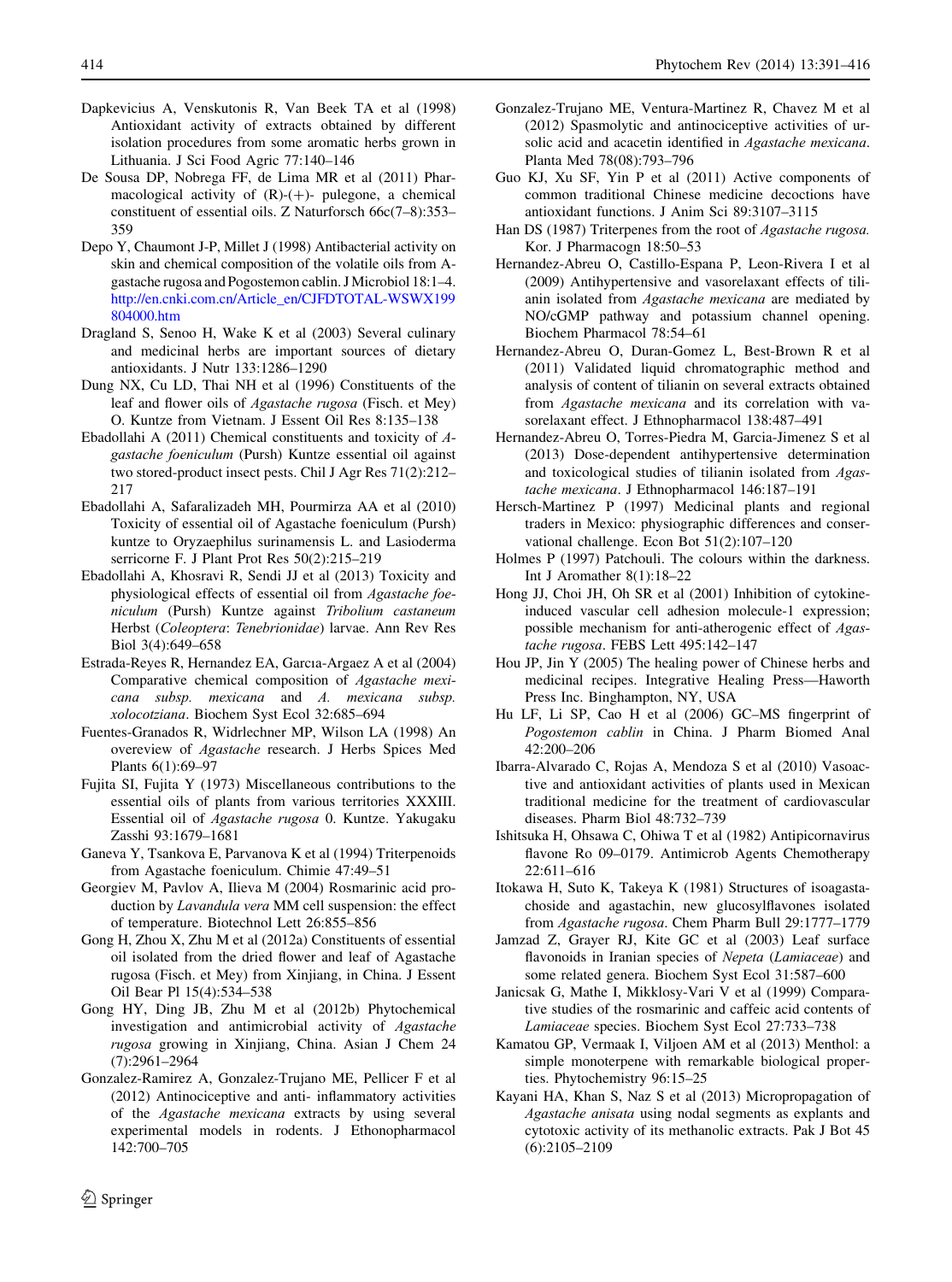- <span id="page-24-0"></span>Kim HK, Lee HK, Shin CG et al (1999) HIV integrase inhibitory activity of Agastache rugosa. Arch Pharm Res 22(5):520–523
- Kim MK, Chung WT, Kim YK et al (2001a) The effect of the oil of Agastache rugosa O. Kuntze and three of its components on human cancer cell lines. J Essent Oil Res 13 (3):214–218
- Kim TH, Joong HS, Hyung HB et al (2001b) Volatile flavour compounds in suspension culture of Agastache rugosa Kuntze (Korean mint). J Sci Food Agric 81:569–575
- Kim HK, Oh SR, Lee HK et al (2001c) Benzothiadiazole enhances the elicitation of rosmarinic acid production in a suspension culture of Agastache rugosa O. Kuntze. Biotechnol Lett 23:55–60
- Kim SI, Park C, Ohh MH et al (2003a) a) Contact and fumigant activities of aromatic plant extracts and essential oils against Lasioderma serricorne (Coleoptera: Anobiidae). J Stored Prod Res 39:11–19
- Kim SI, Roh JY, Kim DH et al (2003b) Insecticidal activities of aromatic plant extracts and essential oils against Sitophilus oryzae and Callosobruchus chinensis. J Stored Prod Res 39:293–303
- Kim SI, Na YE, Yi JH et al (2007) Contact and fumigant toxicity of oriental medicinal plant extracts against Dermanyssus gallinae (Acari: Dermanyssidae). Vet Parasitol 145:377–382
- Kim YB, Kim JK, Uddin MR et al (2013) Metabolomics analysis and biosynthesis of rosmarinic acid in Agastache rugosa Kuntze treated with methyl jasmonate. PLoS ONE 8(5):e64199
- Lee HK, Byon SJ, Oh SE et al (1994) Diterpenoids from the roots of Agastache rugosa and their cytotoxic activities. Korean J Pharmacogn 25:319–327
- Lee HK, Oh SR, Kim JI et al (1995) Agastaquinone, a new cytotoxic diterpenoid quinine from Agastache rugosa. J Nat Prod 58:1718–1721
- Lee CH, Kim HN, Kho YE (2002) Agastinol and agastenol, novel lignans from Agastache rugosa and their evaluation in an apoptosis inhibition assay. J Nat Prod 65:414–416
- Lee HK, Oh SR, Ahn KS et al (2004) Agastache rugosa extract and composition containing tilianin isolated and purified from said extract having anti-inflamatory activity and anti-atherogenic activity. US Patent Application Publication, US 2004/0071792 A1
- Lee JY, Park TS, Son JH et al (2007) Verification of biological activity of irradiated Sopoongsan, an oriental medicinal prescription, for industrial application of functional cosmetic material. Radiat Phys Chem 76:1890–1894
- Lee SY, Xu H, Kim YK et al (2008) Rosmarinic acid production in hairy root cultures of Agastache rugosa Kuntze. World J Microbiol Biotechnol 24:969–972
- Li HQ, Liu QZ, Liu ZL et al (2013) Chemical composition and nematicidal activity of essential oil of Agastache rugosa against Meloidogyne incognita. Molecules 18:4170–4180
- Lim SS, Jang JM, Park WT et al (2013) Chemical composition of essential oils from flower and leaf of korean mint, Agastache rugosa. Asian J Chem 25:4361–4363
- Lint H, Epling C (1945) A revision of Agastache. Am Midl Nat 33:207–230
- Mallavarapu GR, Kulkarni RN, Baskaran K et al (2004) The Essentials oil composition of anise hysop grown in India. Flavour Fragr J 19:351–353
- Manning ME, Padgett WG (1991) Riparian community type classification for the Humboldt and Toiyabe National Forests, Nevada and Eastern California. U.S. Department of Agriculture Forest Service, Intermountain Region,
- Ecology and Classification Program, Odgen, Utah, USA Maruyama T, Saeki D, Ito M et al (2002) Molecular cloning, functional expression and characterization of d-Limonene synthase from Agastache rugosa. Biol Pharm Bull 25 (5):661–665
- Mazur TV, Reshetnikov VN (2005) Cultivation of Agastache rugosa (Fisch. et Mey) Kuntze in vitro. Becцi Haцыянaльнaй aкaдэмii нaвyк Бeлapyci. Cepыя бiялaгiчныx нaвyк (Vestsi Natsyyanal'naj Akademii Navuk Belarusi ser. Biyalagichnykh navuk) 3:5–9
- Mazur TV, Reshetnikov VN, Fomenko TI (2008) Vtorochnye metabolity rasteniy-regenerantov Agastache rugosa. (Secondary metabolites of regenerant plants of Agastache rugosa (Fish. et Mey). Becцi Haцыянaльнaй aкaдэмii нaвyк Бeлapyci. Cepыя бiялaгiчныx нaвyк (Vestsi Natsyyanal'naj Akademii Navuk Belarusi ser. Biyalagichnykh navuk) 4:5–9
- Mazza G, Kiehn FA (1992) Essential oil of Agasatche foeniculum, a potential source of methylchavicol. J Essent Oil Res 4(3):295–299
- Menghini A, Capuccella M, Pagiotti R et al (1992) Pigment content and methyl chavicol production in Agastache foeniculum Kuntze cultured in vitro. J Essent Oil Res 4 (5):483–486
- Metcalf RL, Lampman RL (1989) Estragole analogues as attractants for corn rootworms (Coleoptera: Chrysomelidae). J Econ Entom 82:123–129
- Mo J, Ma L (2011) Volatile oil of Herba Agastache in various growth periods and different parts by GC-MS. Chin J Pharm. [http://en.cnki.com.cn/Article\\_en/CJFDTOTAL-ZHOU201](http://en.cnki.com.cn/Article_en/CJFDTOTAL-ZHOU201104011.htm) [104011.htm.](http://en.cnki.com.cn/Article_en/CJFDTOTAL-ZHOU201104011.htm) Cited 31 Dec 2013
- Mo JX, Jang C, Zhang XY (2009) Studies on characteristics of volatile oil and micro identification between Herba Pogostemonis and Herba Agastache rugosae. J Chin Med Mater 32(11):1675–1677
- Molina-Hernandez M, Tellez-Alcantara P, Martinez E (2000) Agastache mexicana may produce anxiogenic-like actions in the male rat. Phytomedicine 7(3):199–203
- Nam KW, Kim J, Hong JJ et al (2005) Inhibition of cytokinezinduced IκB kinase activation as a mechanism contributing to the anti-atherogenic activity of tilianin in hyperlipidemic mice. Atherosclerosis 180:27–30
- Oh SR, Jung KY, Lee HK (1996) In vitro anticomplementary activity of phenylpropanoids from Agastache rugosa. Korean J Pharmacogn 27(1):20–25
- Oh HM, Kang YJ, Kim SH et al (2005) Agastache rugosa leaf extract inhibits the iNOS expression in ROS 17/2.8 cells activated with TNF-ά and IL-1β. Arch Pharm Res 28 (3):305–310
- Oh HM, Kang YJ, Lee YS et al (2006) Protein kinase Gdependent heme oxygenase-1 induction by Agastache rugosa leaf extract protects RAW264.7 cells from hydrogen peroxide induced injury. J Ethnopharmacol 103:229–235
- Omidbaigi R, Mahmoodi M (2010) Effect of irrigation regimes on the essential oil content and composition of Agastache foeniculum. J Essent Oil Bear Pl 13(1):59–65